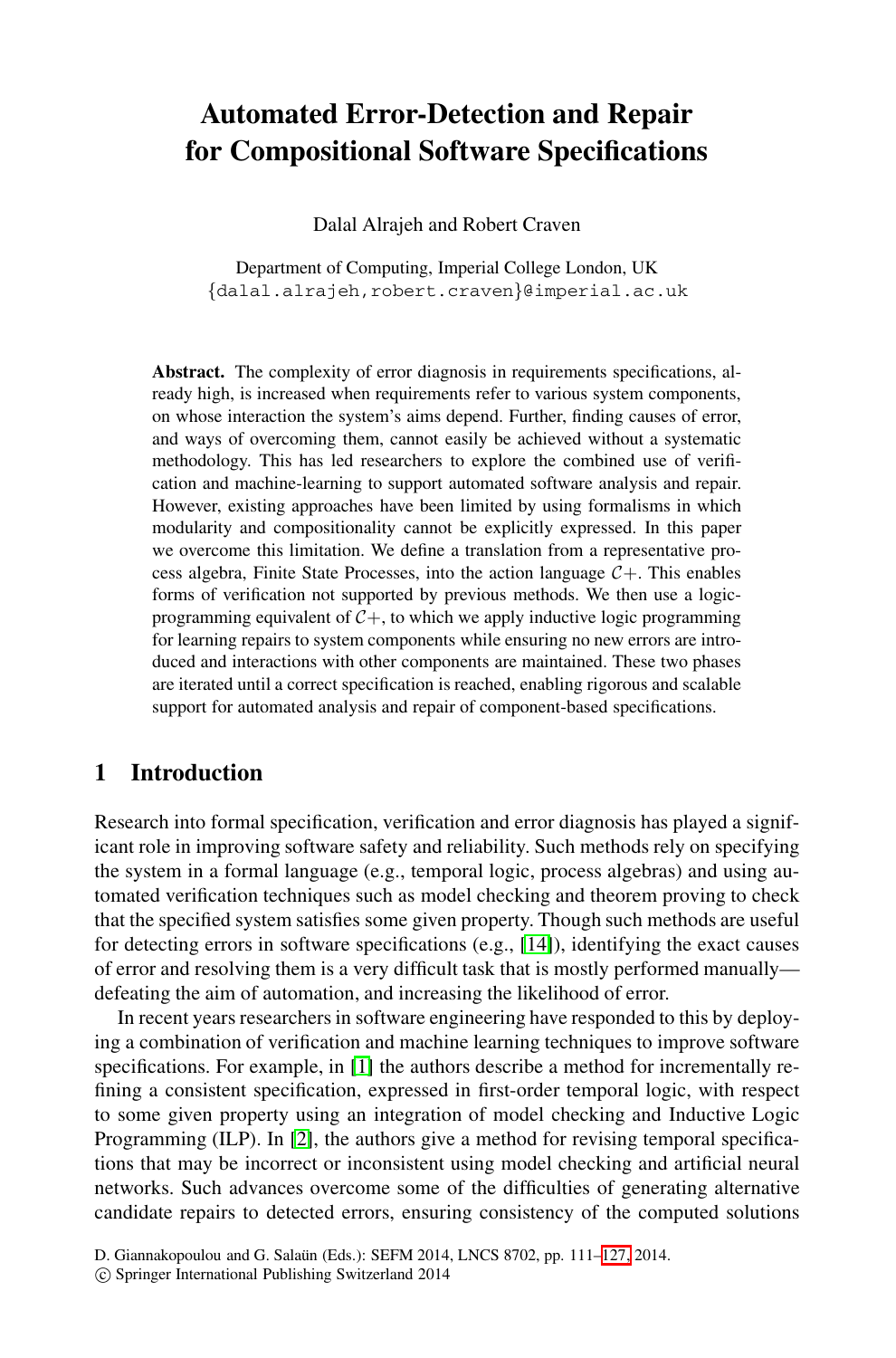with the available specification and property. However, a very significant drawback of such approaches is that verification and specification improvement are at system level only: they do not relate the specification to the individual system components, nor do they support compositional analysis. With this drawback come the familiar problems of modularity, scalability and realizability. (Realizability means that suggested repairs can be assigned to and achieved by individual components.) Furthermore, these approaches either require the engineer to specify an action thought to have produced the error in the output violation run; or require the engineer to simplify the diagnosis procedure by assuming that the last action in the run is the cause.

In this paper we propose a new approach for incrementally detecting errors in and [r](#page-14-2)epairing compositional software specifications using verification and ILP. Our framework: (i) supports error-diagnosis and repair at component level rather than system level; (ii) diagnoses multiple errors in a single iteration; (iii) can hypothesize faults at any point in a violation run, and fix them wherever they are; (iv) finds all minimal repairs with respect to a given input language; (v) guarantees deadlock-free repairs to components co[nsi](#page-14-3)stent with the original specification; and (vi) is fully automated.

<span id="page-1-0"></span>Our systems specifications are given in Finite State Processes (FSPs), a well-studied process algebra [20]. FSPs enable a user to represent the behaviour at the architectural level, specifying the system in a modular manner as a composition of processes executed concurrently and interacting with each other through shared actions. FSPs contain operations common to most algebraic languages and are supported by the model checker LTSA [20]. We show how FSP descriptions can be formulated in the action language  $C+$  [12] [\(f](#page-1-0)rom non-monotonic rea[so](#page-4-0)ning in A.I.) and its corresponding logic programming represe[nta](#page-9-0)tion,  $\mathcal{EC}$  + [6] which are the languages used by the verification and learning tasks respectively.  $C+$  is a [na](#page-13-0)tural choice: similarly to FSPs, it has a semantics of LTSs and allows concise representation of domains. It also supports many forms of reasoning, including the computation of all runs of a given length that satisfy a given description, and the construction complex queries over runs, states and transition of processes. We describe a systematic translation of  $C+$  into logic programs, where the resulting logic programs allows us to deploy ILP in the discovery of repairs.

The paper is structured at follows. §2 gives background, and §3 our running example. In §4 we describe verification using  $C +$ . §5 presents the use of  $\mathcal{EC}+$  and ILP to correct FSP descriptions. Related work and a conclusion follow in §6.

# **2 Background**

# **Labelled Transition Systems (LTSs)**

LTSs [15] are behaviour models representing the changing states of a system, in response to actions occurring within or outside the system. Both FSPs and  $C+$  use LTSs in their semantics. An LTS L is a structure  $(S, A, \Delta, S_0)$ , where S is a finite set of *states*, A is a finite set of *action labels* (also known as the *alphabet*),  $\Delta \subseteq S \times A \times S$ is the *transition* relation, and  $S_0$  is a set of *initial states*. An LTS is *deterministic* iff for each  $s \in S$  and each action label  $a \in A$ , there is at most one state s' for which  $(s, a, s') \in \Delta$ . It is called *deadlock-free* if for each  $s \in S$  reachable from an initial state in  $S_0$ , there is at least one state s' for which  $(s, a, s') \in \Delta$ . We use  $s \stackrel{a}{\rightarrow} s'$  as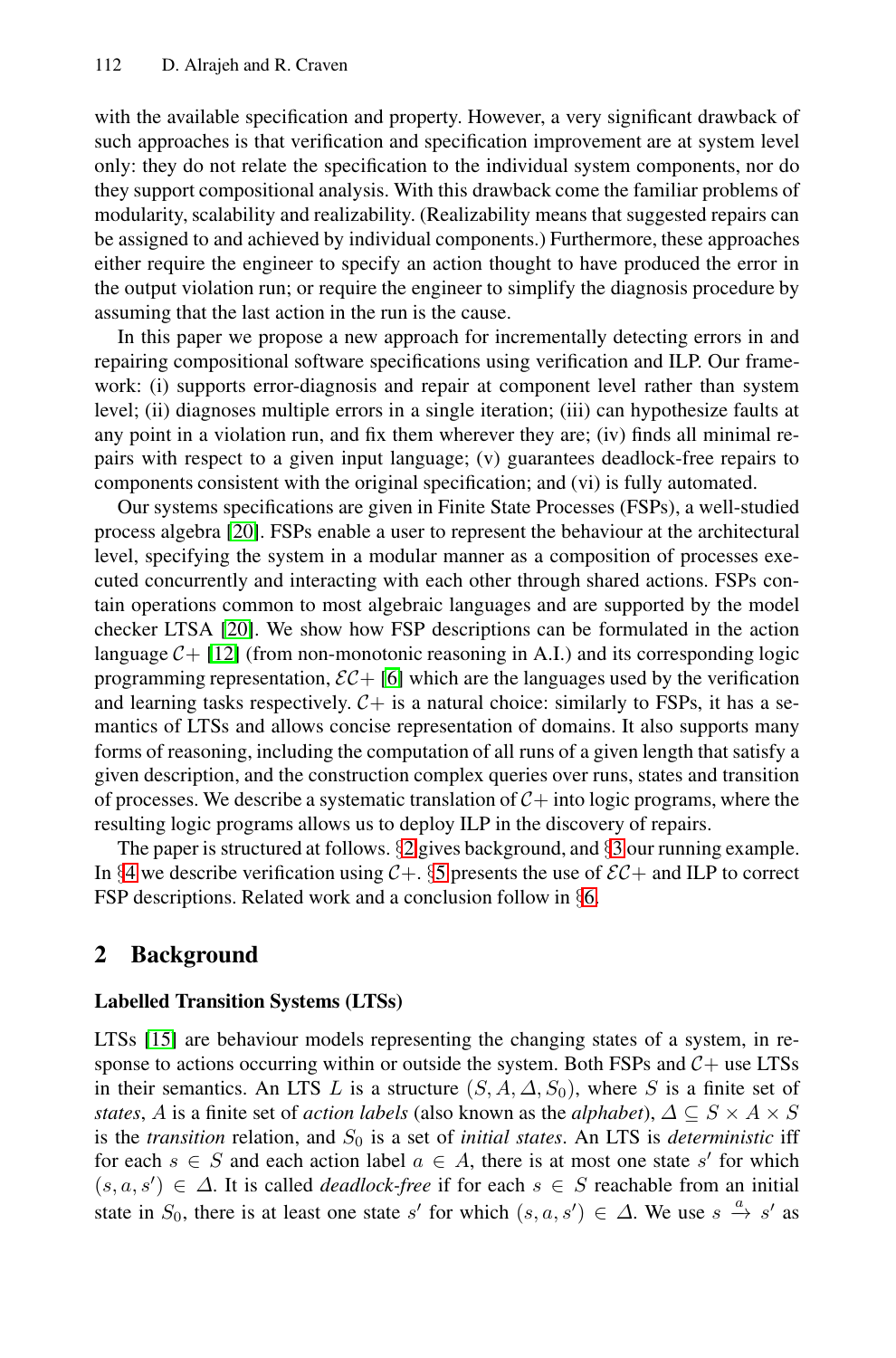a shorthand for  $(s, a, s') \in \Delta$ . A *run of length* n through an LTS  $(S, A, \Delta, S_0)$  is a sequence  $(s_0, a_0, s_1, \ldots, a_{n-1}, s_n)$  such that  $s_0 \in S_0$  and for all i with  $0 \leq i \leq n$ ,  $(s_i, a_i, s_{i+1}) \in \Delta$ . We often write such runs as expressions  $(s_0 \xrightarrow{a_0} \cdots \xrightarrow{a_{n-1}} s_n)$ .

Where several LTSs represent the individual components of a larger system, the individual LTSs can be composed together by synchronising the actions common to their alphabets and interleaving the remaining actions. To denote the composed behaviour of two LTSs  $P = (S_P, A_P, \Delta_P, S_{P,0})$  and  $Q = (S_Q, A_Q, \Delta_Q, S_{Q,0})$  we use the commutative and associative binary parallel composition operator,  $\parallel$ . The LTS (P  $\parallel$  Q) is the structure  $(S_P \times S_Q, A_P \cup A_Q, \Delta, S_{P,0} \times S_{Q,0})$  such that  $(s_p, s_q) \stackrel{a}{\rightarrow} (s'_p, s'_q)$  iff either: (*i*)  $a \in A_P \setminus A_Q$  and  $s_p \stackrel{a}{\to} s'_p$  and  $s_q = s'_q$ ; (*ii*)  $a \in A_Q \setminus A_P$  and  $s_q \stackrel{\hat{a}}{\to} s'_q$ and  $s_p = s'_p$ ; or  $(iii)$   $a \in A_P \cap A_Q$  and  $s_p \stackrel{a}{\rightarrow} s'_p$  and  $s_q \stackrel{a}{\rightarrow} s'_q$ .  $(i)$  and  $(ii)$  represent independent execution of P and  $Q$ ; (iii) gives joint execution of a shared action.

### **Finite State Processes (FSPs)**

FSPs [20] are process algebras, based on CSP [13] and CCS [22], for describing the behaviour of components of concurrent systems. Each component is represented as a *primitive process*, comprising a number of *local processes*, which can be thought of as phases of th[e c](#page-5-0)omponent's operation. The scope of a local process is the primitive process in which it is defined. A *composite [proc](#page-14-2)ess* represents the composition of a set of primitive processes. The signature of a primitive process includes a process name, names of its local processes and a set of action labels A, the *alphabet*. Primitive process operators include '→' for action prefixing (showing which actions can be performed to lead to another local process) and '|' for choice (more than one possible action).

The language also allows for definitions [of](#page-5-0) constants, integer ranges, sets of action labels. In the current paper we focus on the basic syntax for FSPs. We refer to it here as *fundamental FSPs* and define it in §4. Each 'full' FSP has an equivalent formulation in terms of fundamental FSPs—so there is no loss of expressivity [20].

A composite process represents the composition of a number of primitive processes. [Sim](#page-14-6)ilarly to LTSs, the operator  $\parallel$  is used to denote the composed behaviour of two processes. The expression  $P \parallel Q$  means that the P and Q may execute actions independently but must synchronise actions common to their alphabets. A composite process is identified by a process name preceded by the symbol "||". In §4 we will describe the precise syntax and semantics of the restricted form of FSPs we work with.

### $C+$  **and**  $\mathcal{EC}+$

*Action languages* [11] are logical formalisms for representing the way systems change as a consequence of actions and events occurring in them.

The language of C+ is built over a *multi-valued propositional signature* σ, with *fluent constants*  $\sigma^f$ —describing states—and the *action constants*  $\sigma^a$ —describing actions and events. An *atom*  $c=v$  has  $c \in \sigma$  and  $v \in dom(c)$ —the non-empty *domain* of c's *values*. An *interpretation* I maps constants to values; we write  $I \models c=v$  iff  $I(c) = v$ . I( $\sigma$ ) is the set of interpretations of the signature  $\sigma$ . A *fluent formula* is built from Boolean connectives using fluent atoms ( $c=v$  where  $c \in \sigma^f$ ) and  $\perp$  and  $\top$  (for logical truth); an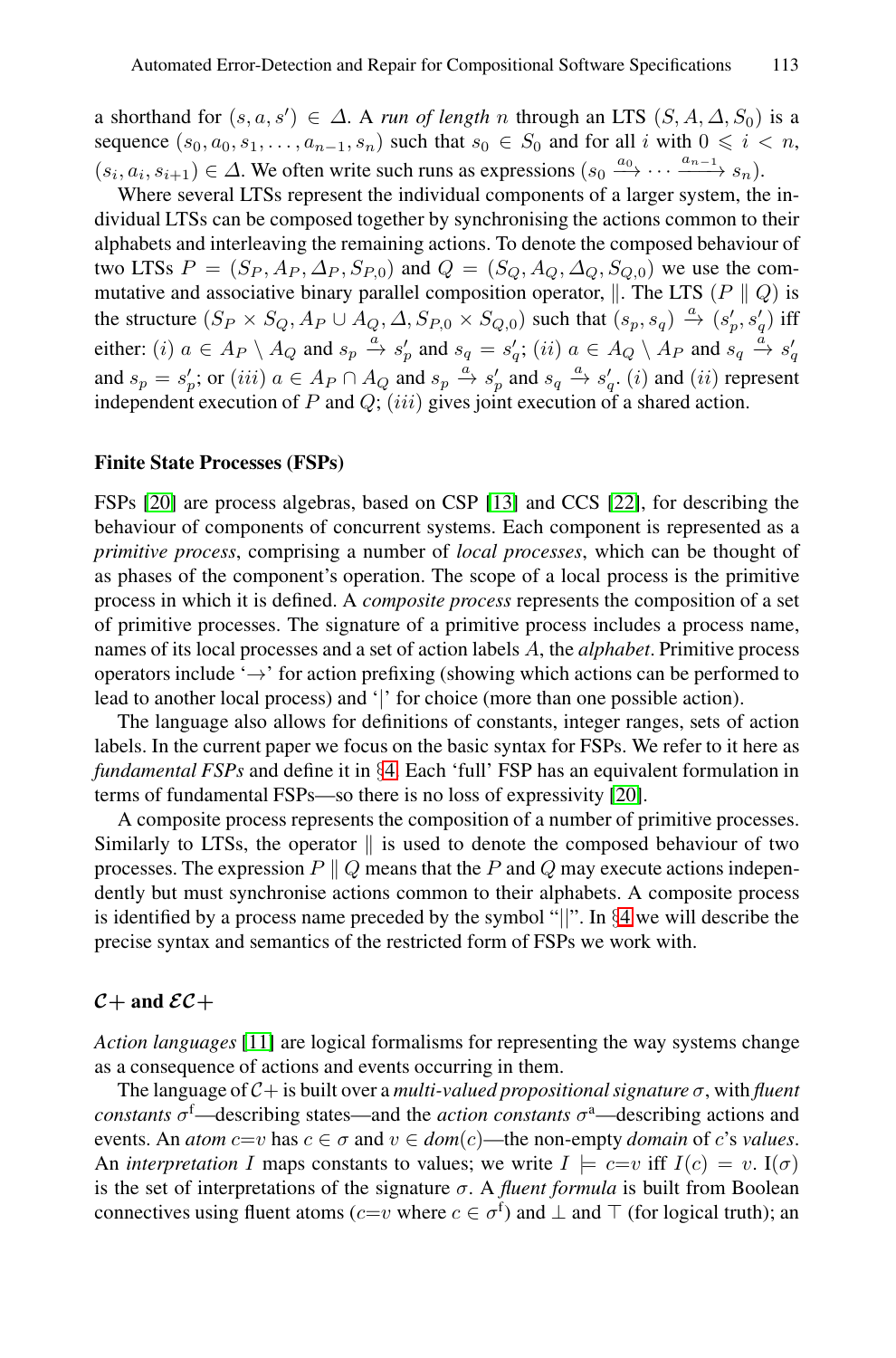*action formula* is made from atoms containing only action constants, with  $\top$ , and must contain at least one action constant. The LTSs  $(S, A, \Delta, S_0)$  used in the semantics of C + have  $S \subseteq I(\sigma^f)$  and  $A = I(\sigma^a)$ ;  $S_0$  is S, and  $\Delta \subseteq S \times A \times S$ .

*Causal laws* determine the states S and transition relation Δ. A *static law* has the form  $F$  **if**  $G$ , where  $F$  and  $G$  are fluent formulas: if a state satisfies  $G$ , it must also satisfy F. A *fluent dynamic law* has the form F if G after  $\psi$ , where F and G are fluent formulas, and  $\psi$  is any formula with signature  $\sigma^{\text{f}} \cup \sigma^{\text{a}}$ . This means: for any transition  $(s, a, s')$ , if  $s \cup a \models \psi$  and  $s' \models G$ , then  $s' \models F$ . (If G is  $\top$ , then we abbreviate the rule as F after  $\psi$ .) Finally, an *action dynamic law* is an expression  $\alpha$  **if**  $\psi$ , where  $\alpha$  is an action formula and  $\psi$  is as above. [Th](#page-3-0)ese mean: if  $s \cup a \models \psi$ , then  $a \models \alpha$ .

An *action description* is a set of causal laws; each defines an LTS  $(S, A, \Delta, S_0)$ . A law **inertial** c means the value of fluent constant f persists by default; exogenous a means (roughly) that  $\alpha$  can be executed, or not executed, in every state. In later sections we will use the further abbreviation of **default**  $\alpha$  **if**  $\beta$  for the action dynamic law  $\alpha$  **if**  $\alpha \wedge \beta$  and **nonexecutable**  $\alpha$  **if**  $\beta$  for the fluent dynamic law  $\perp$  **if**  $\top$  after  $\alpha \wedge \beta$ . The **default** law repres[en](#page-14-7)ts that, where  $\beta$  is true, then  $\alpha$  is true by default, whilst the **nonexecutable** is understood as false is derivable from a state where  $\alpha \wedge \beta$  is true.

Current implementations of  $C+$ , such as iCCalc, <sup>1</sup> are based on SAT solvers. Queries specify partial information about the values of fluent and action constants in the states and transitions of a run through the transition system, and answers take the form of the complete set of runs consistent with that specification.

In [6] it is shown that a subclass of action descriptions of  $C+$  (those without circular dependencies in causal laws) can be represented as normal logic programs (See Appendix) whose form is closely related to that of the Event Calculus [16]. We have adapted the form of those logic programs to suit our  $C+$  action descriptions for FSPs. The  $\mathcal{EC}$  + formulation includes a translation of th[e s](#page-14-3)pecific causal theory, as well as core, domain-independent clauses to enable reasoning and ensure the semantics is respected. Domain specific facts include those of the predicate domain/2 (giving the domain of a fluent constant) and causes/5—where a fact causes (C2, V2, Act, C1, V1) corresponds to the presence of a fluent dynamic law  $C2=V2$  if  $\top$  after  $Act=$  **t**  $\wedge C_1=V_1$ .

<span id="page-3-0"></span>In conjunction with information about what is initially true in a given run (facts of  $init/2$ ) and what actions occur at different times (facts of happens/2), the sets of clauses of an  $\mathcal{EC}+$  logic program have stable models that are in one-to-one correspondence with runs through the LTS defined by the action descriptions [6].

### **Inductive Logic Programming**

[ILP \[23\] is a symbolic machine-learning](http://www.doc.ic.ac.uk/~rac101/iccalc/) technique for computing a hypothesis  $H$  from a background theory B (a logic program) and examples ( $E = E^- \cup E^+$ ) such that: (i)  $B \cup H \models e^+$  for each  $e^+ \in E^+$ ; (ii)  $B \cup H \not\models e^-$  for each  $e^- \in E^-$ . For shorthand we write (i) and (ii) as  $B \cup H \models E^+$  and  $B \cup H \not\models E^-$ . A hypothesis space is the set of all hypotheses  $\{H_i\}$  that satisfies the conditions set above. To restrict the size of the hypothesis space, some ILP methods make use of *mode declarations* (*MD*), a form of language bias that specifies the syntactic form of the hypotheses to be learned.

<sup>1</sup> See http://www.doc.ic.ac.uk/˜rac101/iccalc/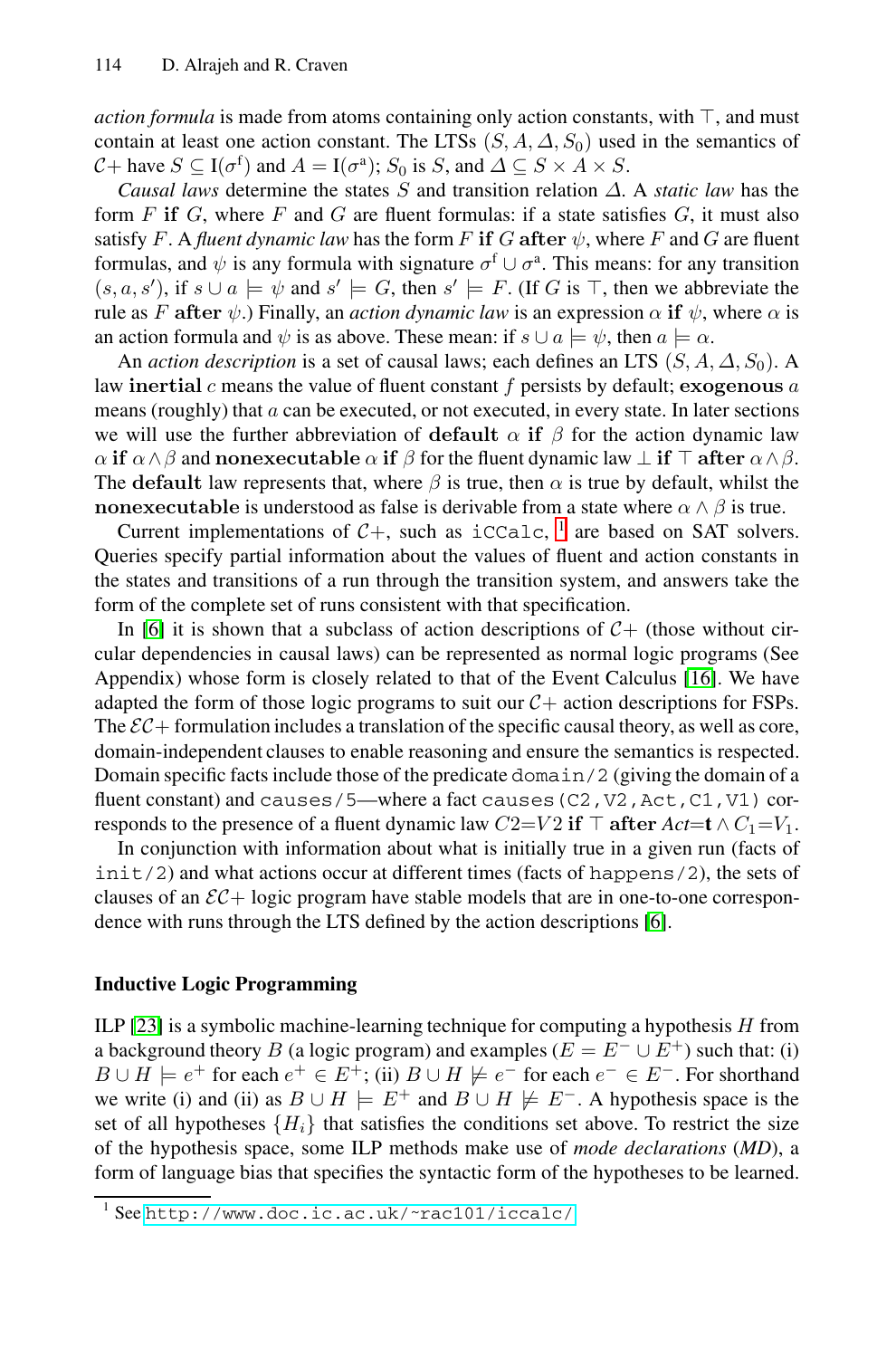It contains both head and body declarations that describe predicates that may appear, the desired input and output behaviour and number of instantiations. We use  $s(MD)$  to denote the set of all hypotheses satisfying *MD*.

<span id="page-4-0"></span>Typically,  $B$  is assumed partial but correct. The ILP task is to generate a hypothesis  $H$  that extends  $B$  to explain the examples. ILP is applicable to problems in which B is partially incorrect and must be revised. Parts of the background suspected to be responsible are removed from  $B$  and put in the revisable theory  $T$ . The revision of a theory  $T$  involves applying a transformation to  $T$  to obtain a new theory  $H$ , denoted  $r(T, H)$ , by deleting rules, adding facts, adding conditions to rules or deleting conditions from rules. A repair is called *minimal* if the number of revision operations required to transform one theory into another (the sum of all deletions and additions) is minimal.

**Definition 1.** An inductive task *is a tuple*  $\langle B, T, E, MD \rangle$ . B *is the background theory, T is a revisable theory s.t.*  $T ⊆ s(MD)$ *,*  $E = E<sup>+</sup> ∪ E<sup>-</sup>$  *is the examples and MD is the mode declaration. The logic program* H, where  $H \subseteq s(MD)$  *and*  $r(T, H)$ *, is an* inductive solution *to the task*  $\langle B, T, E, \text{MD} \rangle$  *iff*  $B \cup H \models E^+$  *and*  $B \cup H \not\models E^-$ *.* 

# **3 Running Example**

Our running example is based on the production cell system [7]. It comprises two conveyor belts (feed belt and deposit belt), two products  $(a$  and  $b)$ , a robot arm and two tools (drill and oven). The feed belt conveys raw products for the robot arm to pick up and process; the deposit belt conveys the processed products out of the cell. We define FSPs ARM, TOOL and RAW PRODUCT (process names are in small capitals; actions are in italic), with the sets PRODUCTTYPES =  $\{a, b\}$  and TOOLSET =  $\{oven, drill\}$ :

ARM = IDLE*,*

 $IDLE = ([p : PRODUCTTypes]$ *.getFeedbelt*  $\rightarrow$  PICKED  $UP[p]$ *)*,  $P$ ICKED UP $[p : P$ RODUCTTYPES $] = (put[t : T00LSET][p] \rightarrow P$ ROCESSING $[t][p]$  $| [p].putDepositbelt \rightarrow IDLE | [p].getFeedbelt \rightarrow PICKED\_UP[p]),$  $PROCESSING[t:TOOLSET][p:PRODUCTTypes] = (get[t][p] \rightarrow PICKEDUp[p])$ </u>.  $\text{TOOL}(T = 'any) = (put|T| [p : \text{PRODUCTTypes}] \rightarrow get|T| [p] \rightarrow \text{TOOL}).$ RAW PRODUCT( $P = 'any$ ) = ([*P*]*.available*  $\rightarrow$  [*P*]*.getFeedbelt*  $\rightarrow$  TOOL AVAILABLE | [*P*]*.unavailable* → RAW PRODUCT)*,* TOOL AVAILABLE =  $(put[t : ToolSET][P] \rightarrow get[t][P] \rightarrow Tool$  AVAILABLE  $| [P].putDepositbelt \rightarrow Raw\_PRODUCT).$ 

where *'any* means any constant value assigned in the composed system. ARM, TOOL and RAW PRODUCT are primitive process names. ARM has three local processes: IDLE, PICKED UP and PROCESSING. It is initially idle. When it is idle it can pick up a product from the feed belt [p : PRODUCTTYPES].*getFeedbelt* (in which case it progresses to the PICKED UP process). Once it has picked up a product  $p$ , it can either put the product in a tool t (*put*[t][p]) and move to the PROCESSING phase or, from the same state, place it in the deposit belt [p].*putDepositbelt* and return to the IDLE phase, or it can get another product from the feed belt and continue in the same phase. If it puts in the tool for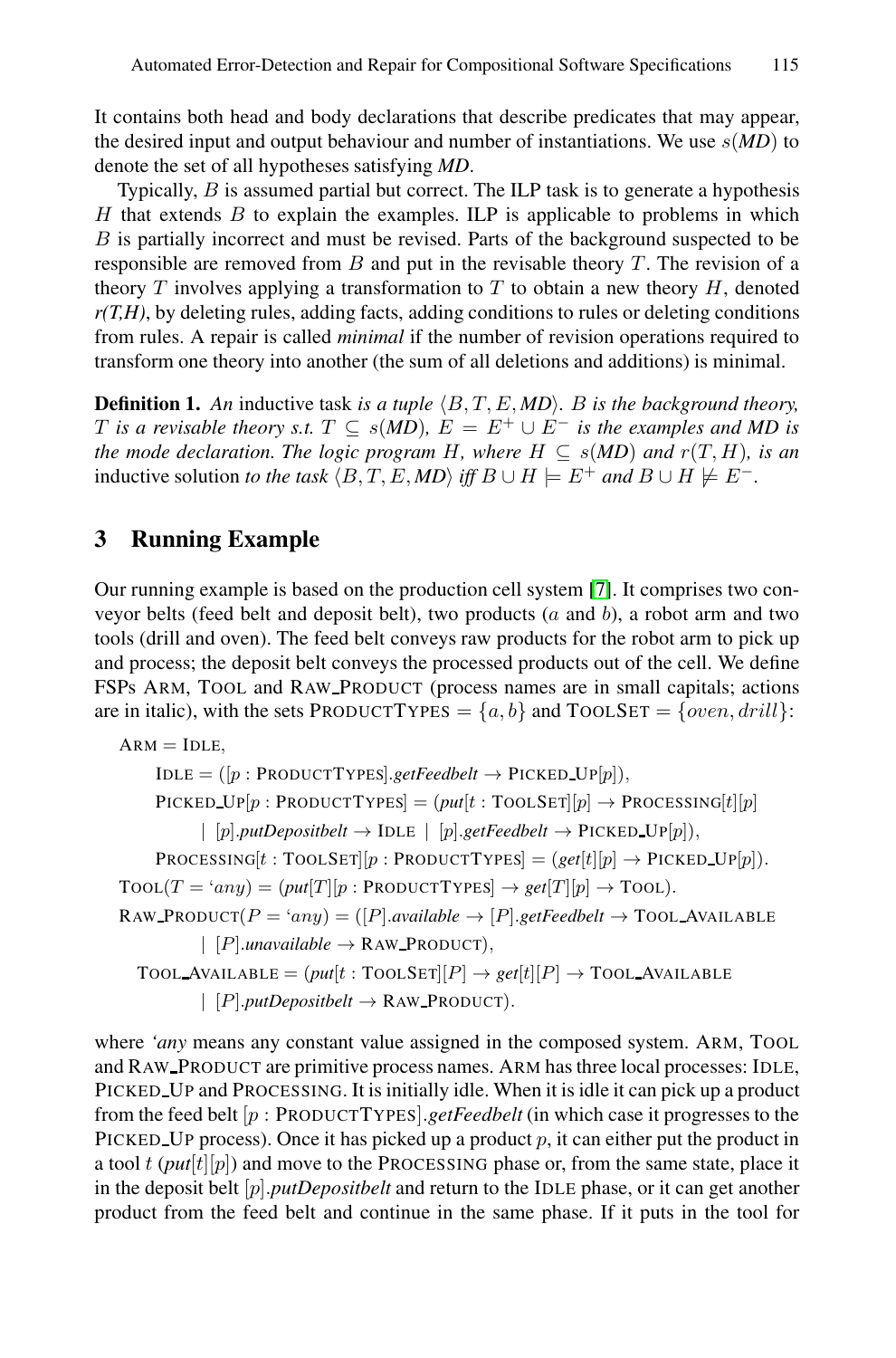<span id="page-5-1"></span>processing then it can remove the product from the tool and return to the PICKED UP local process and continue from there. Note that in FSP, indices may appear either before or after action labels. The composite system is defined as below.

 $||\text{Tools} = (\text{TOOL}(oven) || \text{TOOL}(drill)).$ 

 $||$ RAW PRODUCTS = (RAW PRODUCT $(a)$  | RAW PRODUCT $(b)$ ).

 $||$ PRODUCTIONCELL =  $(ARM \parallel Tools \parallel RAW$ -PRODUCTS $)$ .

<span id="page-5-0"></span>Consider the property "The robot arm should not process products  $a$  and  $b$  at the same time". We are interested in checking if this situation is permissible in our composite system PRODUCTIONCELL. In the following sections we show how to detect automatically violations to such properties and repair the specification if any violations exist.

# **4 Compositional Verifica[tion](#page-14-9) in** *C***+**

This section presents a new approach to verification for component-based systems represented as FSPs. It considers a fundamental FSP description as input and automatically translates it into the  $C+$  language. iCCalc is then used to verify that a property specified in  $C$  + holds in every run of the system. Our focus is on a class of properties (called safety properties [18]) which express the notion that no 'bad' state will be reached and that are expressible in Linear Temporal Logic (LTL) [21]. In what follows we give details of the FSP translation and verification using iCCalc.

# **Specifying FSPs in** *C***+**

Translation from FSPs into C+ starts from *fundamental FSPs*.

**Definition 2.** *Let* A *be a finite set of action labels, and* Q *a finite set of state labels, called* Q-labels*, of the form* Q*i. Then a* fundamental FSP definition *has the form:*

PROC = 
$$
Q_0
$$
,  
\n $Q_0 = (a_{1,1} \rightarrow Q_{1,1} | \cdots | a_{1,l_1} \rightarrow Q_{1,m_1}),$   
\n $\ldots, Q_n = (a_{n,1} \rightarrow Q_{n,1} | \cdots | a_{n,l_n} \rightarrow Q_{n,m_n}).$ 

*where the*  $a_{i,j}$  *are in* A *and the*  $Q_i, Q_{i,j}$  *are in*  $Q$ *. (It is clear that a fundamental FSP definition is also a full FSP.) We also use a representation of a fundamental FSP* PROC *as 4-tuple of the form*  $(Q, A, trans, Q^*)$ *, where*  $Q$  *and*  $A$  *are as above,*  $Q^* \subseteq Q$  *is the set of initial local processes, and trans*  $\subseteq Q \times A \times Q$  *(the transition relation) represents the effect of the actions on the FSP as above:*  $(Q_i, a_{j,k}, Q_{l,m}) \in \text{trans iff}$  $Q_i = (\cdots \mid a_{j,k} \rightarrow Q_{l,m} \mid \cdots)$  *forms part of the fundamental FSP definition. We will refer to fundamental FSPs just as 'FSPs' where this causes no confusion. Note that*  $Q_0$ *always represents the initial local state of a process. For a fundamental FSP* PROC*, we*  $\mu$ se  $\mathcal{Q}_{\text{PROC}}$ *, A*<sub>PROC</sub>*, trans*<sub>PROC</sub> *and*  $\mathcal{Q}_{\text{PROC}}^{*}$  *to refer to elements of the tuple representation.* 

Any full FSP can be translated into a fundamental FSP representation behaviourally equivalent (allowing the same sequences of actions to be performed) to the original. The main features of fundamental FSPs compared to the original FSPs are: (i) definitions of sequences of action prefixes are split by creating new local processes for each action prefix, (ii) each range-indexed local process is replaced with a set of local processes,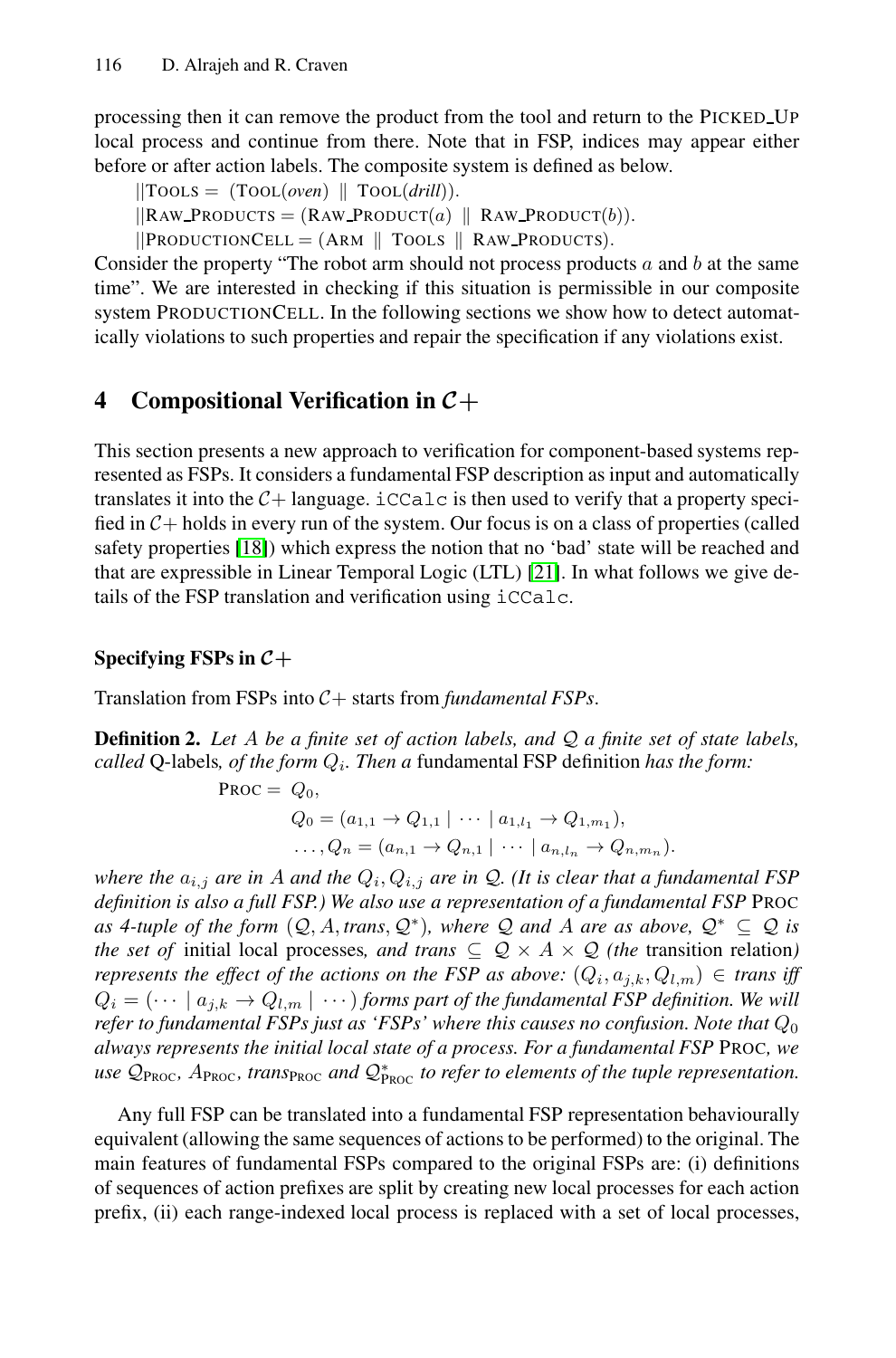one for each value in the specified r[an](#page-6-0)ge, and (iii) each range-indexed action prefix is replaced with a choice of action prefix for each value in the range.

We work with the tuple-based representation of fundamental FSPs. The semantics is an LTS; an FSP  $(Q, A, trans, Q^*)$  defines the LTS  $(Q, A, \{(Q, a, Q') | trans(Q, a) =$  $Q'$ },  $Q^*$ ). Composition of the LTSs defined by fundamental FSPs is then given using the definitions in  $\S2$ . (The LTS defined by a 'full' FSP is equivalent to that defined by its fundamental equivalent.) To illustrate, consider the (full) FSP definition ARM in our running example. The equivalent fundamental FSP is shown below, where we have marked the identity of states according to their Q-values.<sup>2</sup>

 $ARM = Q_0$ ,  $Q_0 = (b.getFeedbelt \rightarrow Q_1 \mid a.getFeedbelt \rightarrow Q_4),$  $Q_1 = (b$ *.putDepositbelt*  $\rightarrow Q_0 \mid b$ *.getFeedbelt*  $\rightarrow Q_1 \mid put.drill.b \rightarrow Q_2$  $|$ *put.oven.b*  $\rightarrow$   $Q_3$   $|$  *a.getFeedbelt*  $\rightarrow$   $Q_4$ *)*,  $Q_2 = (get.drill.b \rightarrow Q_1), Q_3 = (get.oven.b \rightarrow Q_1),$  $Q_4 = (a. \text{putDeposit}$ *be* $d\mathbf{t} \rightarrow Q_0 \mid b. \text{getFeed}$ *belt*  $\rightarrow Q_1 \mid a. \text{getFeed}$ *belt*  $\rightarrow Q_4$  $|$ *put.drill.a*  $\rightarrow$   $Q_5$   $|$ *put.oven.a*  $\rightarrow$   $Q_6$ *)*,  $Q_5 = (get.drill.a \rightarrow Q_4), Q_6 = (get.oven.a \rightarrow Q_4).$ 

<span id="page-6-1"></span>When translating into  $C+$ , we work with sets of fundamental FSPs. The fluent constants will be their names; we use the fact that signatures of  $C+$  are multi-valued by setting the domain of each such fluent constant to be the Q-values (the states of the local processes) for the corresponding FSP. The only action constant is ACT, with domain the union of the sets of all action labels for each fundamental FSP. The causal laws of the translation encode the particular behaviour of the FSP. Consider again the ARM process. The  $C+$ translation has causal laws including:

| ARM= $Q_1$ after ARM= $Q_0 \wedge$ ACT=b.getFeedbelt | inertial ARM                  |
|------------------------------------------------------|-------------------------------|
| ARM= $Q_4$ after ARM= $Q_0 \wedge$ ACT=a.getFeedbelt | $default$ $ACT=a.getFeedbelt$ |
| nonexecutable $ACT=a.getFeedbelt$ if $ARM=Q_2$       |                               |
| nonexecutable $ACT=a.getFeedbelt$ if $ARM=Q_3$       |                               |

<span id="page-6-0"></span>The **caused** laws encode the response to actions; the **inertial** law ensures that the local state of ARM continues in its current state unless it is caused to be otherwise; the **default** laws ensure that actions can occur by default; and the **nonexecutable** laws specify the conditions under which actions cannot occur. Further:  $\sigma^f = \{ARM\}$ ,  $dom(ARM) = \{Q_0, Q_1, Q_2, Q_3, Q_4, Q_5, Q_6\}, \sigma^a = \{\text{ACT}\}, \text{dom}(\text{ACT}) = \{\text{put.} \text{drill.} \mathbf{X}, \sigma^a = \{\text{ACT}\}$ *put.oven.X, get.drill.X, get.oven.X, X.[getFeedbelt](http://www.doc.ic.ac.uk/~da04/sefm14/production_cell.fsp), X.putDepositbelt* $\}$ , for  $X \in \{a, b\}$ .

**Definition 3.** Let F be a set of fundamental FSPs, named  $\{PROC_1, \ldots, PROC_n\}$ . The  $C+$  *translation of* F *is*  $F_{C+}$ *, where*  $\sigma^{f} = \{ \text{PROC}_1, \ldots, \text{PROC}_n \}$  *and*  $\sigma^{a} = \{ \text{ACT} \}$ *, with:* 

 $dom(\text{PROC}_i) = \{Q \mid \text{PROC}_i \in F, Q \in \mathcal{Q}_{\text{PROC}_i}\}$   $dom(\text{ACT}) = \bigcup \{A_{\text{PROC}} \mid \text{PROC} \in F\}$ *and where the laws of*  $F_{C+}$  *are:* 

<sup>2</sup> The complete FSP description is available at

http://www.doc.ic.ac.uk/˜da04/sefm14/production\_cell.fsp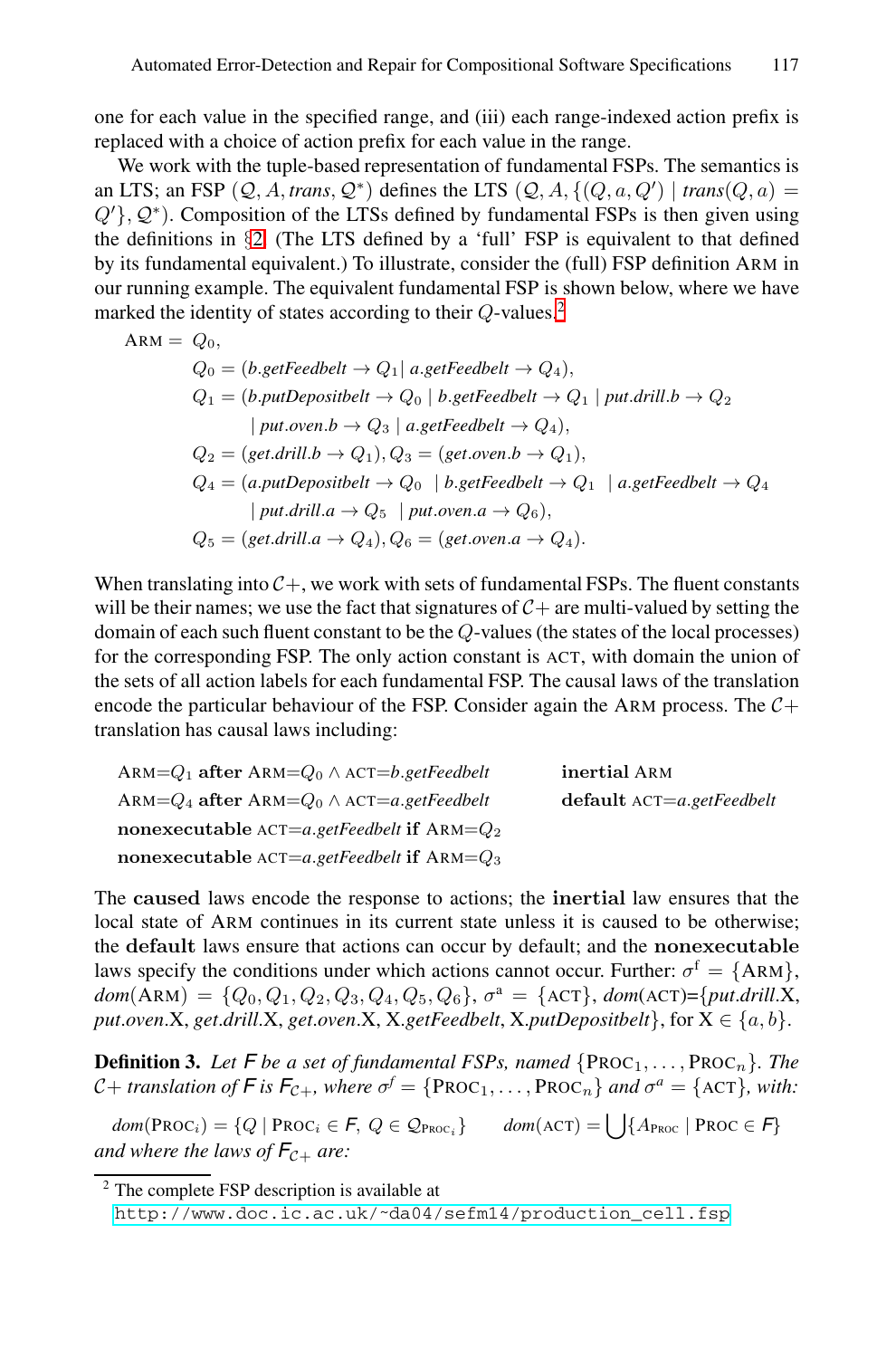- ${$ PROC= $Q'$  after PROC= $Q \wedge$  ACT= $a \mid \exists$ PROC  $\in$  **F**,  $(Q, a, Q') \in$  *trans*<sub>PROC</sub>}
- ∪ {**inertial** PROC | PROC ∈ <sup>F</sup>}∪{**default** ACT=*a* | *a* ∈ *dom*(ACT)}
- $∪$  {nonexecutable  $\text{ACT}=a$  if  $\text{Proc}=Q \mid a \in A_{\text{Proc}}, \neg \exists Q'((Q, a, Q') \in \text{trans}_{\text{Proc}}\}$

<span id="page-7-0"></span>As with our illustration using the ARM process, the first set of laws encodes the response to actions; and the second set ensures that local states of processes persist unless caused to change. The third set of laws ensure that synchronisation is correctly modelled: where a is in the alphabet of the processes  $PROC_1, \ldots, PROC_n$ , then a can occur only when each of those processes is in an appropriate local state. Our first theorem shows that any transition in an LTS defined by a fundamental FSP is matched by a transition in the LTS defined by the corresponding  $C+$  action description.

**Theorem 1.** Let F be a set of fundamental FSPs,  $F = \{ \text{PROC}_1, \ldots, \text{PROC}_n \}$ , such that  $(S, A, \Delta, S_0)$  *is the LTS defined by the composition*  $||\mathbf{F} = (\text{Proc}_1 \parallel \cdots \parallel \text{Proc}_n)$ *(where no* PROC<sub>*i</sub> itself contains a composition). Let*  $F_{C+}$  *be the corresponding*  $C+$ </sub> action description, with LTS  $(S', A', \Delta', S'_0)$ . Then there is a mapping  $\lambda: S \to S'$  such *that for any*  $(s_1, a, s_2) \in \Delta$ ,  $(\lambda(s_1), {\text{ACT=}}a, \lambda(s_2)) \in \Delta'.$ *Proof.* (See the Appendix.) □

This result allows us to prove that runs through the LTS defined by the FSP starting at the initial state are in 1-1 correspondence with runs through the LTS defined by the  $C+$  encoding, starting at its initial state.

**Theorem 2.** Let F be a set of fundamental FSPs,  $F = \{ \text{PROC}_1, \ldots, \text{PROC}_n \}$ , such *that*  $(S, A, \Delta, S_0)$  $(S, A, \Delta, S_0)$  $(S, A, \Delta, S_0)$  *is the LTS defined by the composition*  $||\mathbf{F} = (F_1 || \cdots || F_n)$ *. Let*  $\mathcal{F}_{\mathcal{C}+}$  be the corresponding  $\mathcal{C}+$  action description and  $(S',A',\Delta',S_0')$  its LTS, where  $s_0'$ *is* {PROC<sub>*i*</sub>= $Q_i$  |  $Q_i$  ∈  $s_0$ }*. Then there is a run*  $(s_0, a_0, s_1, a_1, \ldots, a_{n-1}, s_n)$  *through*  $(S, A, \Delta, S_0)$  *iff there is a run*  $(s'_0, a'_0, s'_1, a'_1, \ldots, a'_{n-1}, s'_n)$  *through*  $(S', A', \Delta', S'_0)$ *,*  $with (i) \ a'_i = \{ACT = a_i\} \ and (ii) \ s'_i = \{Proc_k = Q_k \mid Q_k \in s_i\}.$ 

*Proof.* Left to right is a trivial inductive consequence of Theorem 1. Right to left is a simple inductive proof on the length of runs (details omitted owing to space limits).  $\Box$ 

As a result of [Th](#page-15-0)eorem 2, fundamental FSPs—and therefore also *all* FSPs—have a  $C+$  equivalent, in the sense that runs through the transition systems defined encode the same information. Tools developed for  $C+$  which allow different kinds of analysis can therefore be brought to bear in reasoning about properties of FSPs, which is the aim for the rest of this section. As the translation preserves the compositionality of the original FSP specification, one may remove and add the parts of the  $C+$  action description corresponding to different processes without harm, to streamline verification. It may be possible to make use of theorems in [27], which show when causal laws in an action description are redundant, in order to reduce the size of the translation. This would make the representation of the action description smaller, without affecting the state space.

### **Detecting Errors in iCCalc**

We use iCCalc for verification. It takes as input a  $C+$  action description and a query as a partial specification of a run. Part of that query involves a specification of the initial state, which is extracted from the FSP specification (for each primitive process).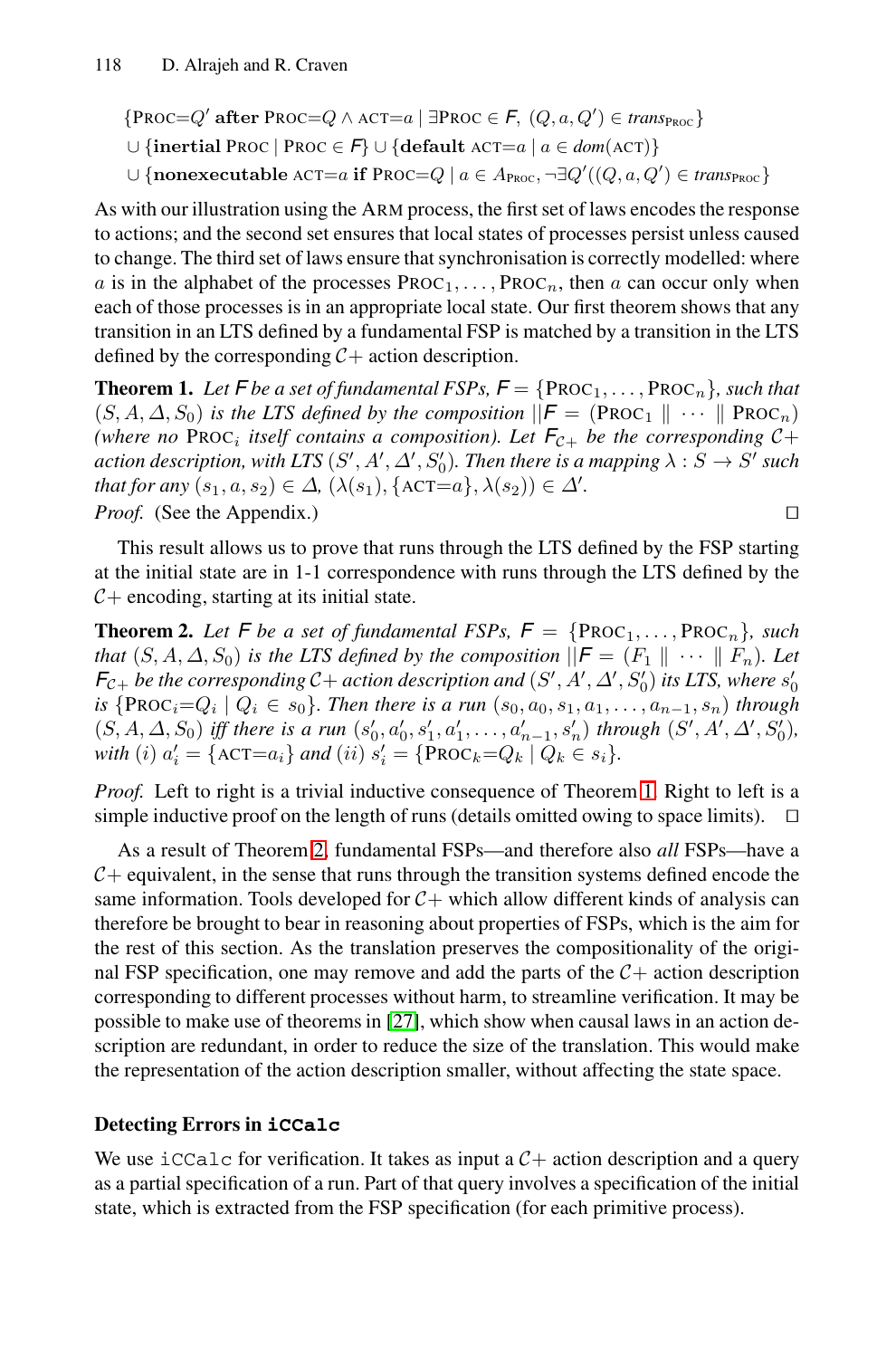Verification involves checking runs of the sys[tem](#page-14-10) satisfy desirable properties, expressed in iCCalc as propositional formulas of time-stamped fluent and action constants  $t: C=V$ , where constant C must have the value V at t (the tth state or transition in the run). In this paper, we suppose properties are given in the  $i_{\text{CCalc}}$  language. In [6] it is shown how bounded model checking over LTL can be expressed and performed in iCCalc using these constraints. The length of runs may be adjusted and incrementally increased as needed. The minimum length of runs needed to ensur[e c](#page-4-0)ompleteness of the verification process can be calculated using methods such as those in [4].

To prove a property for a system composed of several FSP processes, we check the LTS defined by the corresponding  $C<sub>+</sub>$  action description satisfies the negation of that property. If a run satisfying its negation is found then the original property is violated and any run produced represents a counterexample. The constraint in the third argument of the query is expressed with the constant  $C$  being either ACT, the name of a primitive process or a fluent constant, and V representing the name of some action, a local state of a process or a fluent value ( $\perp$  or  $\perp$ ). For instance, consider the property mention in §3 "The robot arm should not process two different product types at the same time". This is violated if there is a run leading to a state where the robot is processing product  $a$ and b concurrently. To check if this is possible in our model, we extend our production cell description in  $C+$  to include the fluent constants: {*processing.a, processing.b*} where *processing*.*a* becomes true once the action *a*.*getFeedbelt* happens, and becomes false once *a*.*putDepositbelt* occurs and defined as false in the initial state. A similar definition is given to *processing.b.* In  $C +$ :

*processing.a* **after** ACT = *a.getFeedbelt* ¬*processing.a* **after** ACT = *a.putDepositbelt* **default** ¬*processing.a*

We include predefined queries to our input files for iCCalc, using a predicate *rinit* in which the third parameter captures each process's initial local state (see Appendix). To check whether there is a run from the initial state leading to a state where a the robot's arm is processing two products a and b at the same time we prompt  $i_{\text{CCa1c}}$ with the query  $\text{query } \text{rinit}(1..m, [\text{max} : processing.a, \text{max} : processing.b])$  where m is an upper-bound on the length of the runs we interested in (in this example  $m$  was set to 100). In our running example, iCCalc finds all six solutions in the composed system of length four showing a case where the robot's arm gets product  $b$  from the feed belt while its processing product  $\alpha$  [an](#page-9-0)d vice versa—we show three of the six here (the rest in the Appendix):

|  | $\mathbf{r}^1 = (s_0 \xrightarrow{a. available} s_1 \xrightarrow{b. available} s_2 \xrightarrow{a. getFeedbelt} s_3 \xrightarrow{b. getFeedbelt} s_4)$ |  |  |
|--|--------------------------------------------------------------------------------------------------------------------------------------------------------|--|--|
|  | $\mathsf{r}^2 = (s_0 \xrightarrow{a. available} s_1 \xrightarrow{a.getfeedback} s_2 \xrightarrow{b. available} s_3 \xrightarrow{b.getfeedback} s_4)$   |  |  |
|  | $\mathbf{r}^3 = (s_0 \xrightarrow{b. available} s_1 \xrightarrow{a. available} s_2 \xrightarrow{a. getfeedback} s_3 \xrightarrow{b. getfeedback} s_4)$ |  |  |

iCCalc produces runs representing all shortest (distinct) counterexamples to the original property from the initial state of the composed system. This is an advantage over other approaches as it allows the learning procedure (§5) to diagnose problematic runs simultaneously and hence suggest minimal repairs for all of them in a single iteration.

Because the underlying technology for the verification is propositional SAT-solving, verification is in general NP-complete w.r.t. the clausal representation iCCalc uses. In practice we have found the time iCCalc takes appears to be sensitive to the *structure* of the action descriptions; we leave the further investigation of this for future work.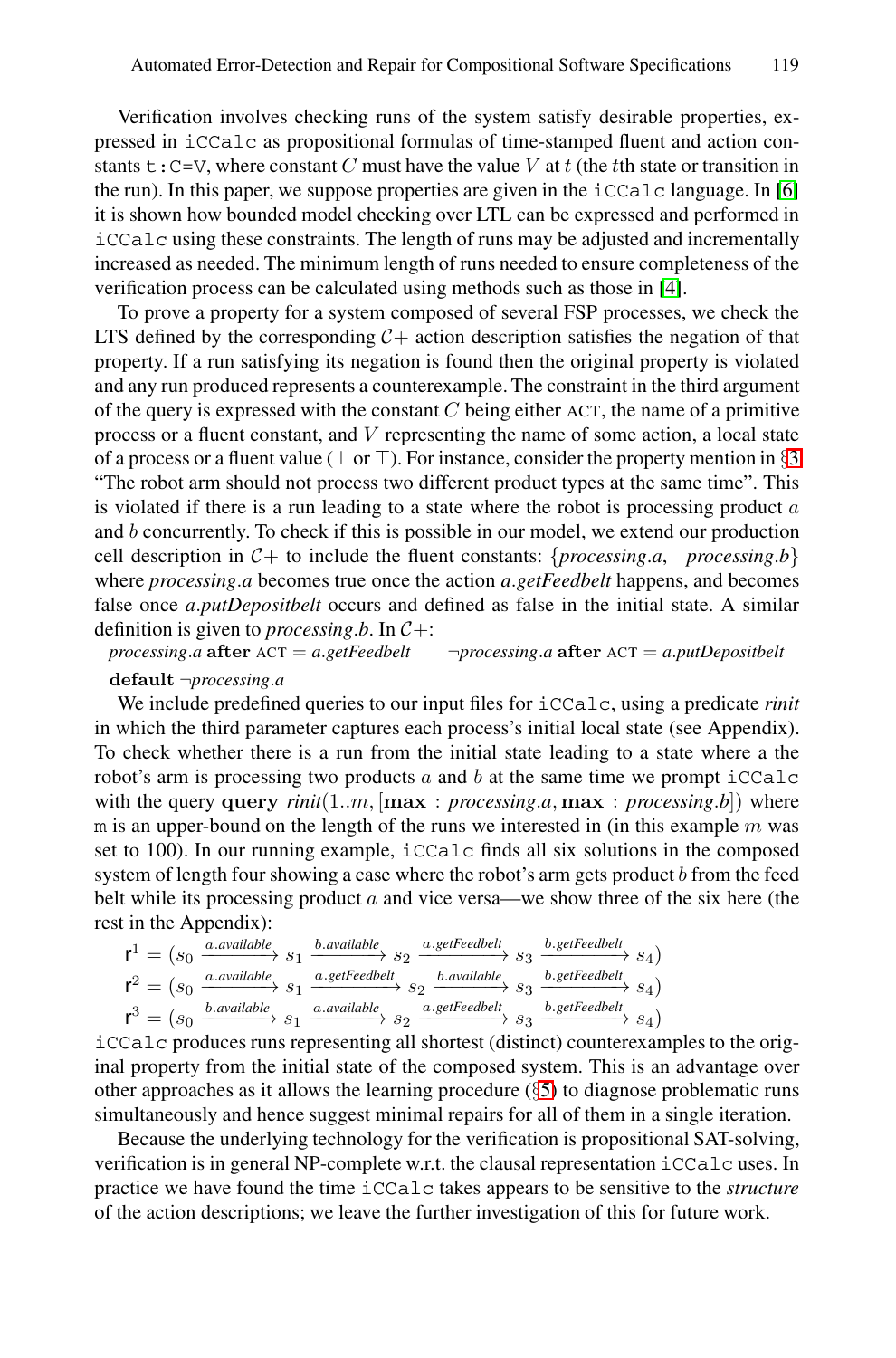# <span id="page-9-0"></span>**5 Repairing Compositional Specifications**

The detection of violation runs in the verification phase shows the composition of the processes violates the original property. However, the location of the errors and their exact causes may be unclear. Errors may occur in the composition of all or some of the processes, or be caused by a single component within the composite system. They may be caused by an over-constrained, under-specified or incorrect specification. Hence any repair must take all these considerations into account and ensure that any fix would not introduce further errors. In this section we use ILP to address these problems.

# **Encoding Process Descriptions**

To enable the use o[f](#page-5-1) [I](#page-5-1)L[P,](#page-9-1) we first translate the  $C+$  theory for a set of fundamental FSPs, from §4, into an  $\mathcal{EC}+$  logic program  $\mathsf{F}_{\mathcal{EC}+}$  using a variant of the  $\mathcal{C}+$  to  $\mathcal{EC}+$  translation detailed in [6]. The mapping for **caused** and **nonexecutable** clauses follows that described in [6]. For each fluent constant f and action constant a the  $\mathcal{EC}+$  program contains a fact  $\text{fc}(f)$  and  $\text{av}(a)$ ; if a value  $v \in dom(c)$ , there is a fact domain(c, v). Further, for every member v of the domain of a fluent constant, there is a fact  $f(v(y))$ . Thus, the Q-values for a process are recorded. For instance, the program obtained from encoding the extract of causal laws in  $\S 4$  is:<sup>3</sup>

```
causes(arm, q1, b_getFeedbelt, arm, q0).
causes(arm, q4, a_getFeedbelt, arm, q0).
inertial FC :- fc(FC).
nonexecutable(a_getFeedbelt, arm, q2).
nonexecutable(a_getFeedbelt, arm, q3).
fc(\text{arm}). av(b_getFeedbelt). av(b_getFeedbelt). fv(q0). fv(q1).
fv(q2). fv(q3). fv(q4). domain(arm, q0). domain (arm, q1).
domain(arm, q3). domain(arm, q4).
domain(act, b_getFeedbelt). domain(act, a_getFeedbelt).
```
<span id="page-9-1"></span>Interpretations of  $F_{\mathcal{EC}+}$  are given with respect to an initial state, encoded using [th](#page-14-3)e predicate  $init/2$ , e.g.,  $init(arm, q0)$ , and runs expressed as a conjunction of happens literals. To capture multiple runs in our  $\mathcal{EC}+$  description, we enrich the signature of  $\mathcal{EC}$ + programs to include run constants  $\sigma^r$  and extend  $\mathcal{EC}$ + predicates happens, caused and broken with an additional argument for runs, e.g., happens $(a,t,r)$  means action a happens at time t in run r. The domain-independent axioms in  $\mathcal{EC}+$  programs, *Axioms*, are updated accordingly. They fall into four parts, so that *Axioms* =  $Ax_1 \cup Ax_2 \cup Ax_3 \cup Ax_4$ . The first component,  $Ax_1$ , are inspired by the event calculus, [and were given in \[6\]; they are described in the Appendix](http://www.doc.ic.ac.uk/~da04/sefm14/production_cell.lp).

We introduce the predicate alphabet(c, a), which says that action  $a$  is in the alphabet of process c. The  $C+$  to  $\mathcal{EC}+$  translation is extended to generate these for each action in the alphabet of every process in the  $C+$  theory. To ensure the semantics of FSP descriptions are preserved when learning repairs, we further include a set of constraints in the *Axioms*. Thus,  $Ax_2$  is:

<sup>&</sup>lt;sup>3</sup> The full program is available at

http://www.doc.ic.ac.uk/˜da04/sefm14/production\_cell.lp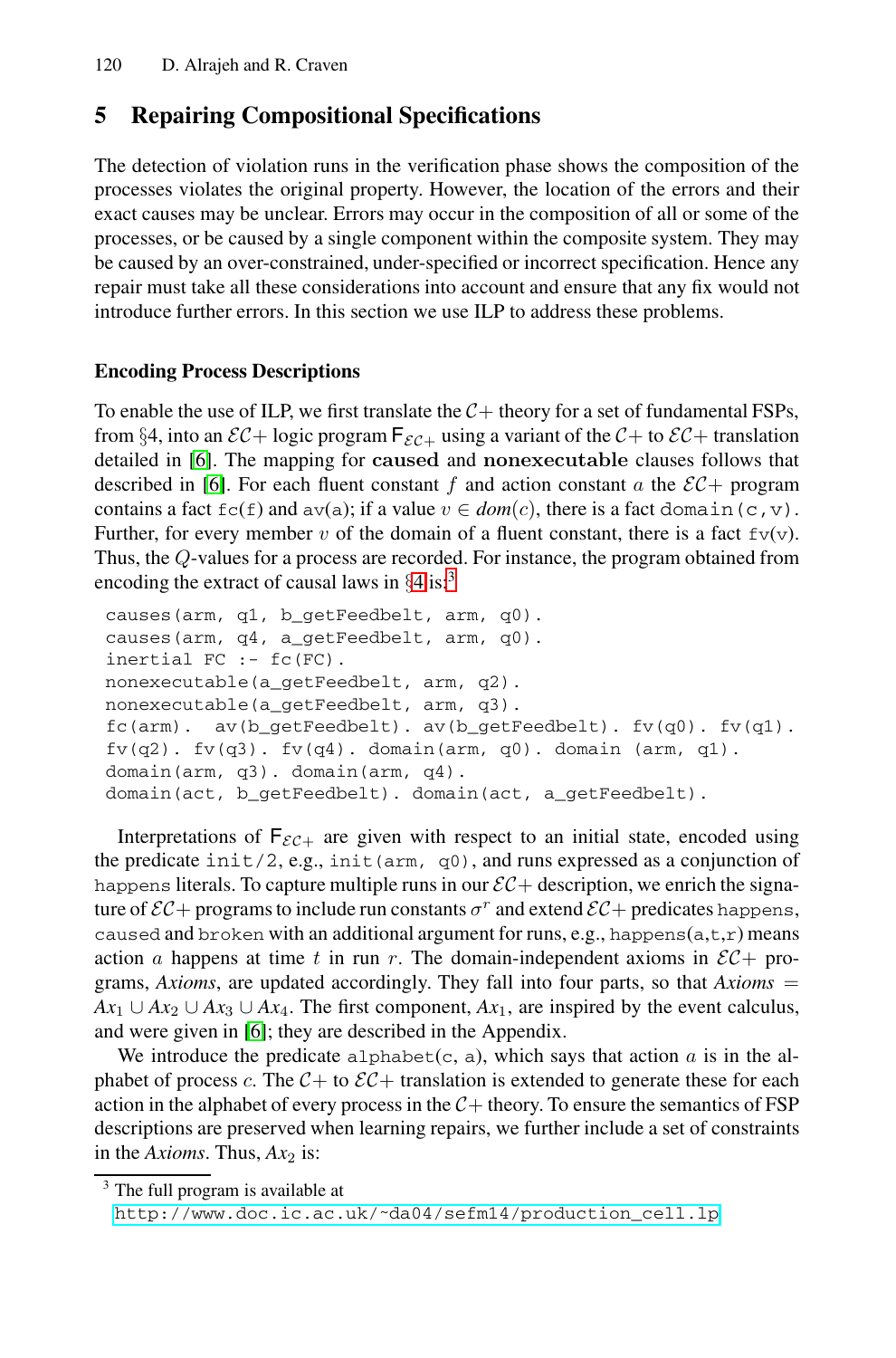| $:$ causes $(C, VI, A, C, V)$ ,  | $:$ causes $(C, V1, A, C, V)$ ,   |
|----------------------------------|-----------------------------------|
| causes $(C, V2, A, C, V)$ ,      | nonexecutable (A, C, V).          |
| $V1 = V2$ .                      | $:$ causes $(C, V, A, C, V0)$ ,   |
| $:$ causes $(C, V, AV, C, V0)$ , | not domain $(C, V0)$ .            |
| not domain $(C, V)$ .            | $:$ - nonexecutable $(A, C, V)$ , |
| $:$ causes $(C, VI, A, C, V)$ ,  | not alphabet(C, A).               |
| not alphabet $(C, A)$ .          |                                   |

The top-left constraint ensures determinism: a process may not be caused to be in two different local states. The middle-left states that a process cannot be caused to be in a Q state outside its domain. The bottom-left specifies that only actions in the alphabet of a process may cause it to transit to a new state. The constraints on the right say that (i) an action cannot cause a system to evolve to a new state by executing a nonexecutable action, (ii) a process cannot be caused to transit to or from a state not within its domain and (iii) a process can only restrict the occurrence of actions within its alphabet.

In addition, it is necessary to ensure any changes to the existing process description result in a component specification that is deadlock-free. To do this, we include the following in *Axioms* which state collectively that a process must at least be able to evolve to one other state from every state in its domain. Our  $Ax_3$  contains:

```
exists_nextQstate(Process, From):-
     causes(Process, To, A, Process, From).
   not exists_nextQstate(Process, From).
```
Note that although the above ensures that in any model of the  $\mathcal{EC}+$  program, each process is deadlock-free, it does not guarantee this for the composite system. For the latter, the program must also include definitions of composite states reachable from the initial composite state, and a constraint similar to the above but with respect to composite states. We do not include these for lack of space.

To represent runs, we augment the language with the predicate  $attempt(a, t, r)$ , meaning there is an attempt to execute the action  $a$  at time  $t$  in run  $r$ . Consequently, a run is encoded in  $\mathcal{EC}$  + as two sets: (i) a set of attempt facts, and (ii) a rule with happens literals in the body as defined below.

**Definition 4.** Let  $r = (s_0 \xrightarrow{a_0} \cdots \xrightarrow{a_{n-1}} s_n)$  be a run. Its  $\mathcal{EC}$ + *translation is*  $r_{\mathcal{EC}+}$ *r*<sub>*Ext</sub>* ∪ *r*<sub>*Hap</sub> where*  $r_{Ext} = \{$  attempt $(a_0, 0, r)$  ... attempt $(a_{t-1}, t-1, r)$ }*, and r<sub>Hap</sub> is*</sub></sub> *the clause* run: -happens $(a_0, 0, r)$ , ..., happens $(a_{t-1}, t-1, r)$  with run is a predicate *uniquely to run r. For simplicity, we use*  $\alpha_{f_{\text{Ham}}}$  *to denote the head of clause*  $r_{\text{Hap}}$ .

Finally, we further extend the set *Axioms* with *Ax*4, below. The predicate nonexecutable expresses that an action is cannot be performed at a time point within a run.

| happens $(A, T, R)$ :-    | $: -$ attempt $(A1, T, R)$ , |
|---------------------------|------------------------------|
| $attempt(A, T, R)$ ,      | $attempt(A2, T, R)$ ,        |
| not nonexcutable(A,T, R). | $A1 := A2$ .                 |
| nonexcutable(A,T, R):     |                              |
| caused $(C, V, T, R)$ ,   |                              |
| nonexecutable (A, C, V).  |                              |

The first rule means that an action happens if it has been attempted at a time in which it may occur. The second rule says that an action is not executable at a time t in a run r if it the system has evolved to a state from which it cannot occur. The constraint ensures that actions may not occur concurrently. This completes our  $\mathcal{EC}$  + encoding.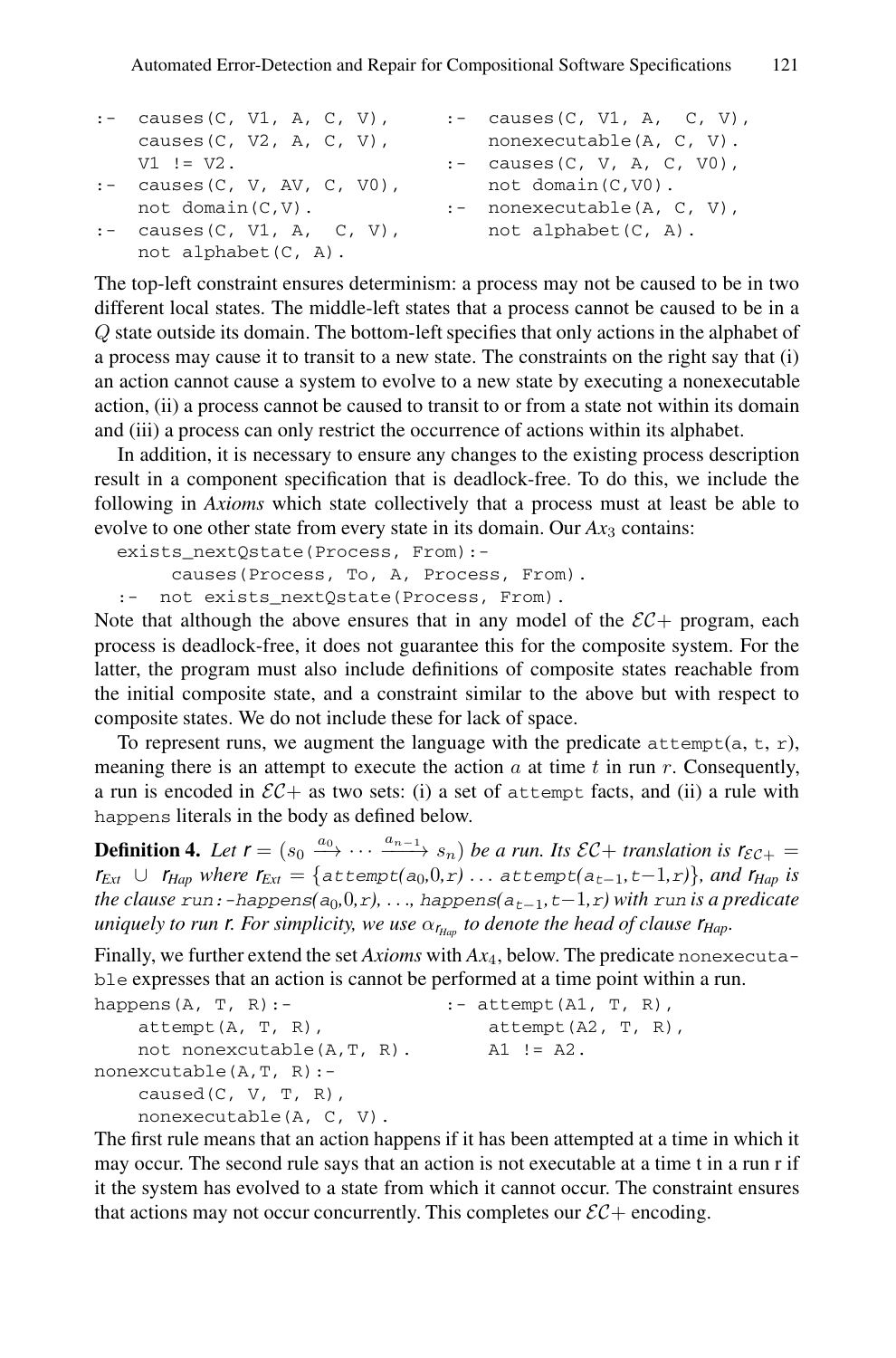### **Learning Repairs**

Our proposed repair method locates the cause of the violation run detected during verification and revises the FSP descriptions to prevent these from occurring, whilst guaranteeing the modifications are consistent with the composite specification and do not introduce deadlock. To achieve this using ILP, the revision task  $\langle B, T, E, MD \rangle$  is set by assigning specific elements of the  $\mathsf{F}_{\mathcal{EC}}$  + program to B, T and E and defining MD.

When learning repairs for process descriptions, the revision task may be explicitly guided to explore the repair of specific componen[ts](#page-10-0) or all components within a given d[es](#page-5-1)cription. The ability to specify this is particularly useful if the specification contains process descriptions that are known to be correct or cannot be modified (as is the case in legacy systems). Hence when applying the revision task to a set of FSP descriptions, their  $\mathcal{EC}$  + encoding is split into two sets: those for which revisions may be explored are added to  $T$  and those which are unmodifiable are included in  $B$ . Recall that a component specification in  $\mathcal{EC}$  + is represented as a collection of **caused** and **nonexecutable** clauses in which its process label appears. The background B also includes *Axioms* and the  $\mathcal{EC}$  + encoding of the runs obtained from Def. 4.

As mentioned in §[4,](#page-13-0) iCCalc generates the shortest runs the composed system may execute to reach an undesirable state. The purpose of the repair is to identify necessary changes to the FSP descriptions so that these sequences are no longer permissible. Therefore for each violation run r, the constant appearing in the head of its  $r_{\text{Hap}}$  rule is included in the negative examples  $E^-$ .

As we are only interested in hypotheses that influence the set of runs permissible in the LTS of a composite system, we define the mode declaration to include rules that contain a *causes* and *nonexceutable* atom in the head. (Modification to the domain and alphabet of processes is discussed in the §6.) The repair task is defined as follows.

**Definition 5.** Let  $F = F^1, ..., F^{m-1}, F^n, ..., F^n$  be a set of fundamental FSPs and R a set of violation runs such that each run in **R** exists in the LTS defined by  $\mathsf{F}^1||...||\mathsf{F}^n$  .  $\mathsf{F}^*$ *is said to be a repaired specification of* <sup>F</sup> *with respect to* <sup>R</sup> *if* H *is an inductive solution to the inductive task*  $\langle B, T, E, \textit{MD} \rangle$  $\langle B, T, E, \textit{MD} \rangle$  $\langle B, T, E, \textit{MD} \rangle$  *such that:* 

$$
B = F_{\mathcal{EC}+}^1 \cup ... \cup F_{\mathcal{EC}+}^{n-1} \cup \text{Axioms} \cup \bigcup_{1 < i} \{r_{\mathcal{EC}+}^i | r^i \in R\}; \quad T = F_{\mathcal{EC}+}^n \cup ... \cup F_{\mathcal{EC}+}^n;
$$
\n
$$
E^- = \bigcup_{1 < i} \alpha_{r_{\mathit{Hap}}} \text{ for all } r^i \in R; \quad \text{and } F^*_{\mathcal{EC}+} = F_{\mathcal{EC}+}^1, ..., F_{\mathcal{EC}+}^{n-1} \cup H.
$$

Thus far we have only discussed the use of violation runs [with](#page-14-11)in the proposed approach. Although not required, it is possible to integrate information about runs that satisfy the property being verified and should be preserved by the repair task. This is done by applying the translation in Def. 4 to each desirable run  $r_i$  and including the constant appearing in the head of its  $r_{\text{Hap}}^j$  in the set of positive examples  $E^+$ . It is important to note that  $F^*$  is not unique. The approach will produce all possible sets of minimal repairs from which the engineer may select which one to use.

To compute the necessary repairs, we use the non-monotonic ILP tool ASPAL [5]. The ASPAL learning algorithm maps an ILP task into Answer Set Programming (ASP) [10] and uses an ASP solver to abduce ground literals from which a hypothesis  $H$ is constructed. For our running example, we include  $\text{Tools}_{\mathcal{EC}+}$ , RAW PRODUCTS $_{\mathcal{EC}+}$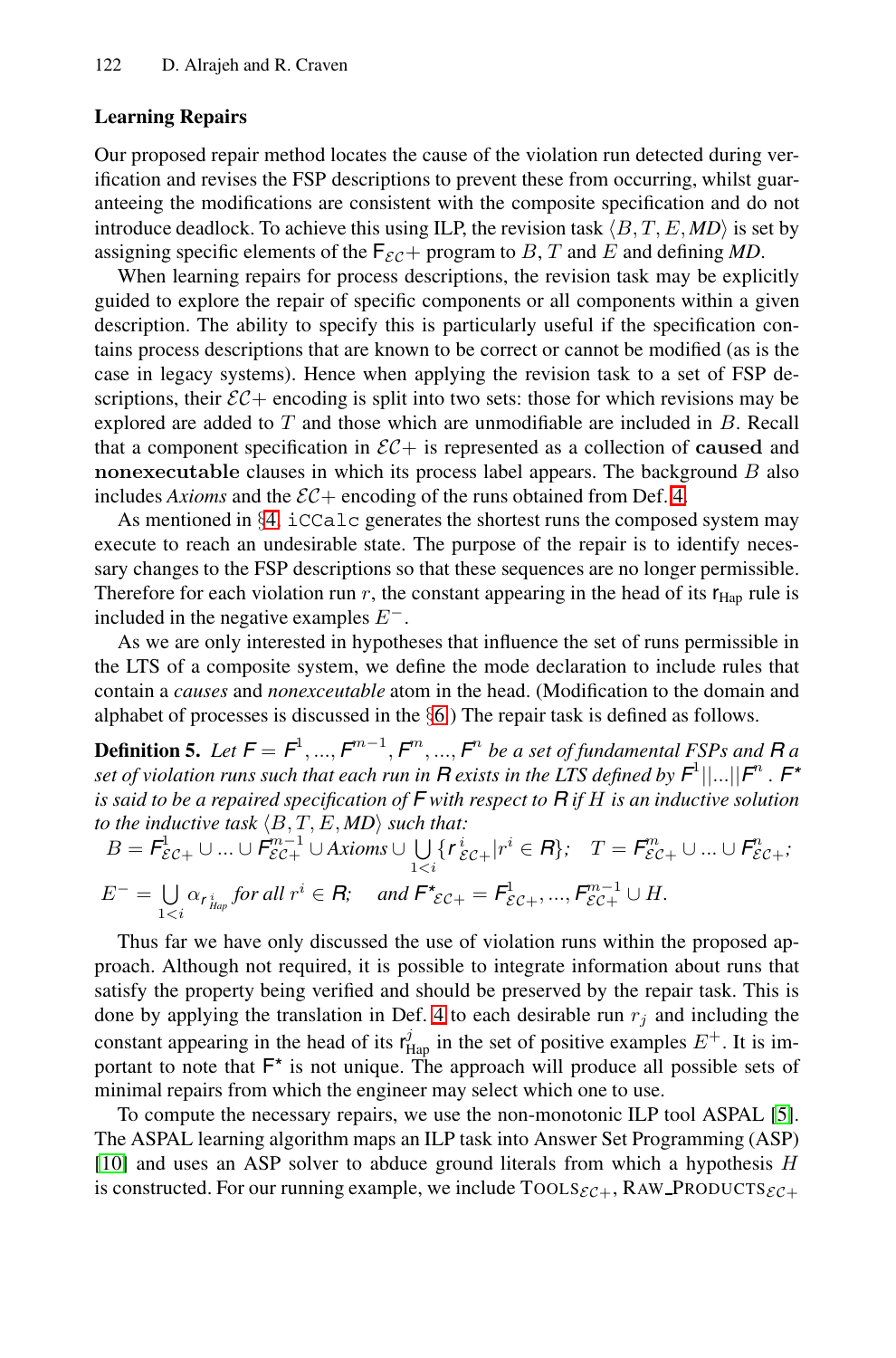and  $(r_{\mathcal{EC}+}^1 \cup ... \cup r_{\mathcal{EC}+}^6)$  in the background theory, ARM $_{\mathcal{EC}+}$  as the revisable theory and  $(\alpha_{r^1_{\text{Hap}}} \cup ... \cup \alpha_{r^6_{\text{Hap}}})$  as the negative examples. ASPAL returns a revised theory where causes (arm, q4, a getFeedbelt, arm, q4),

```
causes(arm, q1, b getFeedbelt, arm, q4)
are deleted, and the facts
```
nonexecutable(b getFeedbelt, arm, q4),

nonexecutable(b getFeedbelt, arm, q4) are added. Although ASPAL is based on ASP which is NP-complete, we have noted that the repair computation time increases with the number of rules that need grounding by the ASP solver, and the number of revisions required. Heuristics for optimising the repair procedure require further study. As a result of the above, the LTS model of the  $C+$  equivalent of  $F^*_{\mathcal{EC}+}$  is no longer consistent with the violations runs  $r^1, ..., r^6$  [6].

**Theorem 3.** *Let* F *be a set of fundamental FSPs and* R *a set of violation runs such that each run in* R *exists in the LTS defined by* F*. Let* F\* *be the repaired specification of* F *with respect to*  $R$ *. Then each run*  $r \in R$  *no longer exists in the LTS defined by*  $F^*$ *.* 

*Proof.* Induction on run length, an[d u](#page-5-1)sing the fact that there is a unique stable model.

Although the theorem above proves the repair procedure eliminates the violation runs detected, the repair process does not guarantee longer violation runs are prohibited. Therefore, the verification and learning processes are iterated to detect any additional violation runs and repair the description accordingly. Violation runs from previous iterations are accumulated in  $E<sup>-</sup>$  to ensure they are not made permissible by later r[ev](#page-6-1)isions. The convergence of this process is guaranteed once no further violation runs up to the completeness bound discussed in §4 are detected. Since the repair is with respect to sets of violation runs, the approach takes fewer iterations than other approaches that integrate verification and learning. Once the cycle terminates, the final description is translated back into fundamental FSPs. In our running example, checking the  $C$ + equivalent of  $(F_{\mathcal{EC}+} \cup H)$  against the same property in iCCalc shows that no further violations exist and thus the approach converges in a single iteration. Consequently, the revised theory is mapped back into FSP through an inverse application of the translation in Def. 3 (space limitations prevent our providing the full translation). The final outcome is a repaired specification in which the only process modified is *Arm*: 4

 $ARM = Q_0$ ,  $Q_0 = (b.getFeedbelt \rightarrow Q_1 \mid a.getFeedbelt \rightarrow Q_4),$  $Q_1 = (b$ *.[putDepositbelt](http://www.doc.ic.ac.uk/~da04/sefm14/production_cell_revised.lts)*  $\rightarrow Q_0 \mid b$ *.getFeedbelt*  $\rightarrow Q_1 \mid put.drill.b \rightarrow Q_2$  $|$ *[put](http://www.doc.ic.ac.uk/~da04/sefm14/production_cell_revised.lts).oven.b*  $\rightarrow$   $Q_3$  $),$  $Q_2 = (get.drill.b \rightarrow Q_1), Q_3 = (get.oven.b \rightarrow Q_1),$  $Q_4 = (a. putDepositbelt \rightarrow Q_0 \mid a.getFeedbelt \rightarrow Q_4 \mid put.drill.a \rightarrow Q_5$ | *put.oven.a*  $\rightarrow$   $Q_6$ *)*,  $Q_5 = (get.drill.a \rightarrow Q_4), Q_6 = (get.oven.a \rightarrow Q_4).$ 

<sup>4</sup> Full FSP available at: http://www.doc.ic.ac.uk/ da04/ sefm14/production cell revised.lts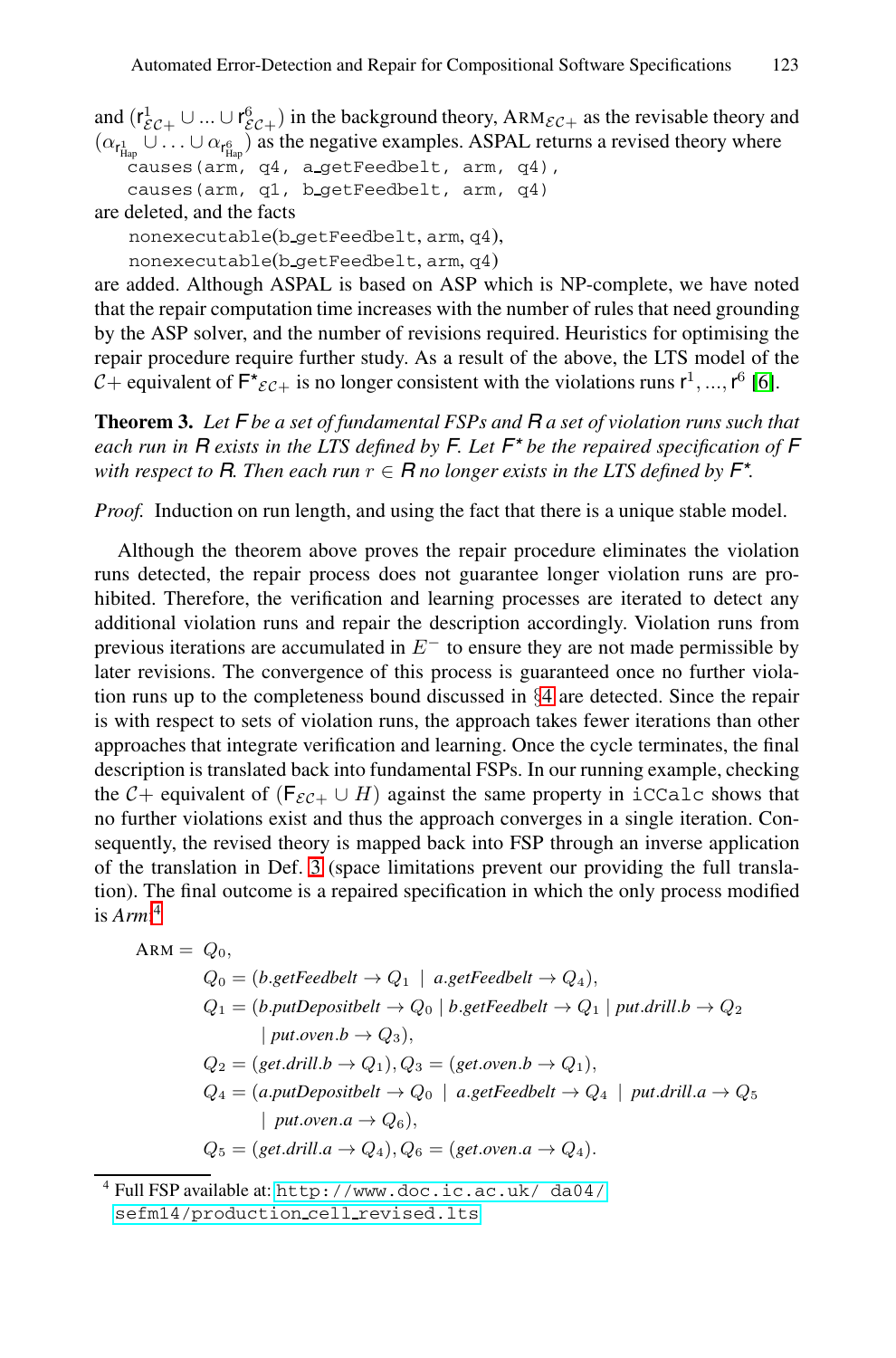# <span id="page-13-0"></span>**6 Conclusion and Related and Future Work**

In this paper we have shown how to repair compositional specifications described in FSP, following a phase of automatic verification. We showed how an action language widely studied in A.I.  $(C+)$  and ILP may be used to detect violations in properties expressible in LTL, and compute minimal repairs to indivi[du](#page-14-0)[al](#page-14-1) [com](#page-14-12)ponents while consistency with the rest of the specification is maintained. This also involved defining a translation from FSPs [int](#page-14-1)o  $C_+$ , and thence into its logic-programming equivalent,  $\mathcal{EC}$ +; the correctness of our translations was proved. Although the paper focuses on revising FSP descriptions, we see the work presented here as holding exciting potential for solving a wide range of problems in component-based software engineering.

To the best of our knowledge, the translation from process algebras into logic programs has not been explored before. Several authors have proposed using logic programming to reason about [soft](#page-14-13)ware behaviour described in other formalisms [1,2,25]. [1] provides a translation for specifications expressed in LTL to event calculus logic programs. However, both that work and [2] only generate a single violation run at a time and hence require users to provide additional positive and negative example runs to ensure computed solutions are not over-generalised and to speed up the convergence of the approach. This limitation is overcome in our work by the generation of multiple violation runs in a single verification step. Further, the formalism and semantics used here allow the modelling of concurrency without the need to introduce special actions explicitly in the language (e.g., 'tick' actionsin [19]), removing one threat to scalability. The work in [25] for generating Event Calculus logic programs from descriptions expressed in a tabular specification language and applying abductive logic programming to discover violations to a restricted class of invariants, namely 'single-state' invariants. That work finds a restricted class of violations, and cannot repair specifications.

[24] also use learning, to compute assumptions repres[ent](#page-14-8)ing LTSs which, when composed w[ith](#page-14-8) given components, guarantee a property's satisfaction. The learning method is  $L^*$ , which finds a regular language over a given alphabet and produces a deterministic finite-state machine that accepts the language. L\* requires access to an oracle that iteratively accepts and rejects a generated string, and updates a table containing state information accordingly. ILP, by contrast, uses an expressive logic-based formalism capable of capturing state information among many other constructs such as constraints over the types of computable changes; this is not possible in L\*.

Our approach is somewhat related to work on controller synthesis, e.g., [7]. For instance, techniques such as [7] automatically generate controllers that, together with a given model of the environment, satisfy a give[n pr](#page-14-14)operty. Although these have shown good results,such t[echn](#page-14-15)iques find at most one solut[io](#page-14-16)n, even if many exist. Which controller is produced is chosen at random. Although our approach has only been demonstrated to learn revisions for existing process descriptions, we believe it may be adapted to compute all minimal process descriptions for a given alphabet.

In future work, we will investigate the use of our method to check liveness properties. We will modify the approach to handle revisions to the alphabet and extend the translation to embrace non-determinism and complex features such as abstractions and priorities. We will apply the work to model distribution problems [26], compositional specification synthesis from scenarios [17] and self-adaptive software [8].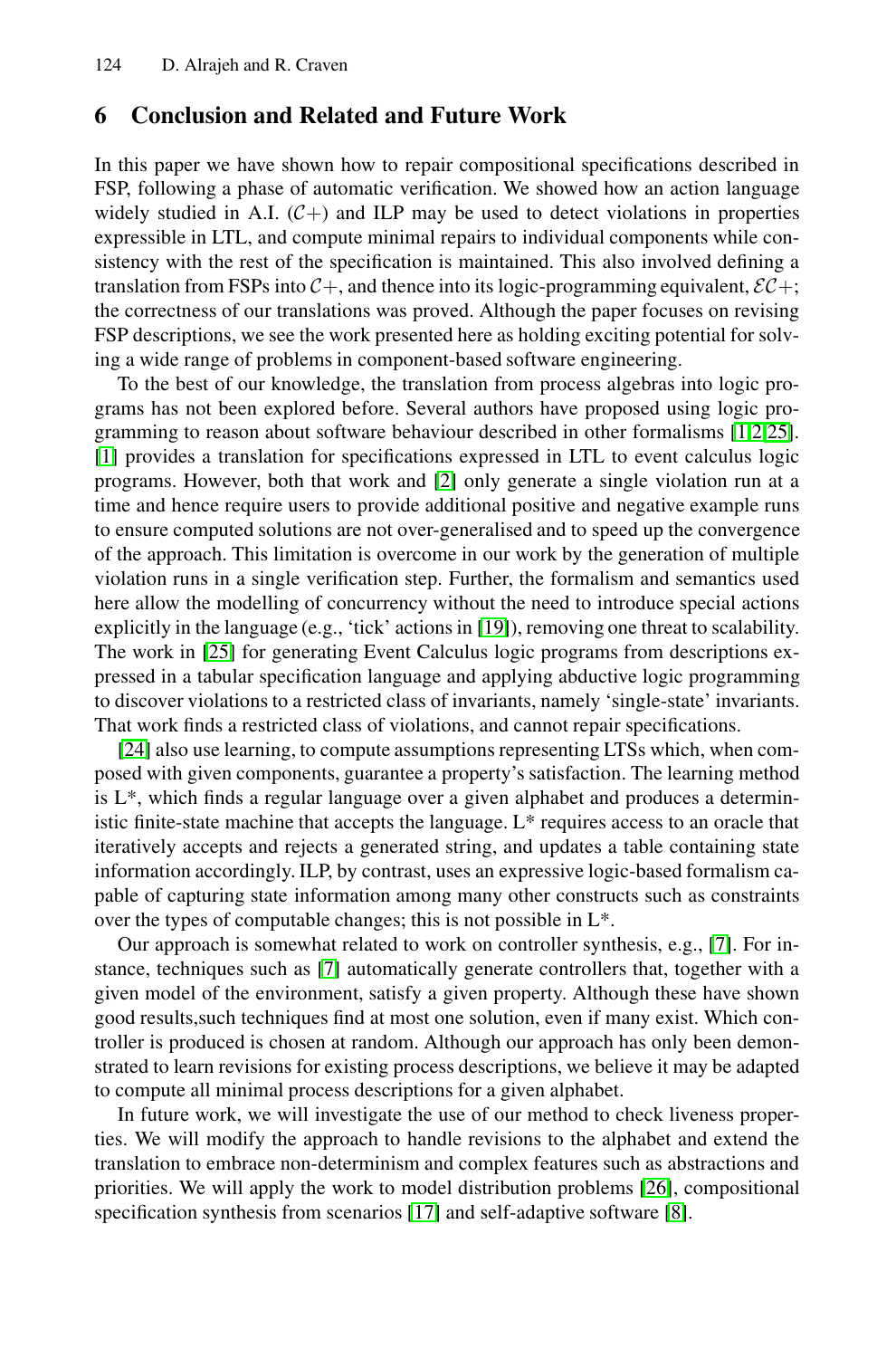# <span id="page-14-10"></span><span id="page-14-1"></span><span id="page-14-0"></span>**References**

- <span id="page-14-11"></span>1. Alrajeh, D., et al.: Elaborating requirements using model checking and inductive learning. IEEE Trans. Software Eng. 39(3), 361–383 (2013)
- <span id="page-14-3"></span>2. Borges, R., et al.: Learning and representing temporal knowledge in recurrent networks. IEEE TNN 22(12) (2011)
- <span id="page-14-8"></span>3. Clark, K.: Negation as failure. In: Readings in Nonmonotonic Reasoning, pp. 311–325 (1978)
- <span id="page-14-16"></span>4. Clarke, E., Kroning, D., Ouaknine, J., Strichman, O.: Completeness and complexity of bounded model checking. In: Steffen, B., Levi, G. (eds.) VMCAI 2004. LNCS, vol. 2937, pp. 85–96. Springer, Heidelberg (2004)
- 5. Corapi, D., et al.: Inductive logic programming as abductive search. In: Proc. ICLP 2010, pp. 54–63 (2010)
- 6. Craven, R.: Execution mechanisms for the action language  $C+$ . PhD thesis. Imperial College London (2007)
- <span id="page-14-6"></span>7. D'Ippolito, N., et al.: Synthesis of live behaviour models for fallible domains. In: Proc. ICSE 2011, pp. 211–220 (2011)
- <span id="page-14-4"></span>8. Filieri, A., et al.: A formal approach to adaptive software: continuous assurance of nonfunctional requirements. Formal Aspects of Computing 24, 163–186 (2012)
- <span id="page-14-7"></span>9. Gelfond, M., Lifschitz, V.: The stable model semantics for logic programming. In: Proc. ICLP 1988, pp. 1070–1080 (1988)
- 10. Gelfond, M., Lifschitz, V.: Classical negation in logic programs and disjunctive databases. New Generation Computing 9, 365–385 (1991)
- <span id="page-14-15"></span>11. Gelfond, M., Lifschitz, V.: Action languages. Electron. Trans. Artif. Intell. 2, 193–210 (1998)
- 12. Giunchiglia, E., et al.: Nonmonotonic causal theories. Artif. Intell. 153(1-2), 49–104 (2004)
- 13. Hoare, C.: Communicating Sequential Processes. Commun. ACM 21(8), 666–677 (1978)
- <span id="page-14-13"></span>14. Johnson, K., et al.: An incremental verification framework for component-based software systems. In: Proc. CBSE 2013, pp. 33–42 (2013)
- <span id="page-14-2"></span>15. Keller, R.: Formal verification of parallel programs. CACM 19(7), 371–384 (1976)
- 16. Kowalski, R., Sergot, M.: A logic-based calculus of events. New Generation Computing 4, 67–95 (1986)
- <span id="page-14-9"></span>17. Krka, I., et al.: Synthesizing partial component-level behavior models from system specifications. In: Proc. ESEC/FSE, pp. 305–314 (2009)
- <span id="page-14-5"></span>18. Lamport, L.: The temporal logic of actions. ACM Trans. Program. Lang. Syst. 16(3), 872– 923 (1994)
- 19. Letier, E., et al.: Deriving event-based transition systems from goal-oriented requirements models. Autom. Softw. Eng. 15(2), 175–206 (2008)
- <span id="page-14-12"></span>20. Magee, J., Kramer, J.: Concurrency: state models and java programs. John Wiley and Sons (1999)
- 21. Manna, Z., Pnueli, A.: The temporal logic of reactive and concurrent systems. Springer-Verlag New York, Inc. (1992)
- <span id="page-14-14"></span>22. Milner, R.: A Calculus of Communicating Systems. Springer, New York (1982)
- 23. Muggleton, S., Raedt, L.D.: Inductive logic programming: theory and methods. Journal of Log. Program. 19(20), 629–679 (1994)
- 24. Pasareanu, C., et al.: Learning to divide and conquer: applying the l\* algorithm to automate assume-guarantee reasoning. Formal Methods in System Design 32, 175–205 (2008)
- 25. Russo, A., Miller, R., Nuseibeh, B., Kramer, J.: An abductive approach for analysing eventbased requirements specifications. In: Stuckey, P.J. (ed.) ICLP 2002. LNCS, vol. 2401, pp. 22–37. Springer, Heidelberg (2002)
- 26. Sibay, G.E., Uchitel, S., Braberman, V., Kramer, J.: Distribution of modal transition systems. In: Giannakopoulou, D., M´ery, D. (eds.) FM 2012. LNCS, vol. 7436, pp. 403–417. Springer, Heidelberg (2012)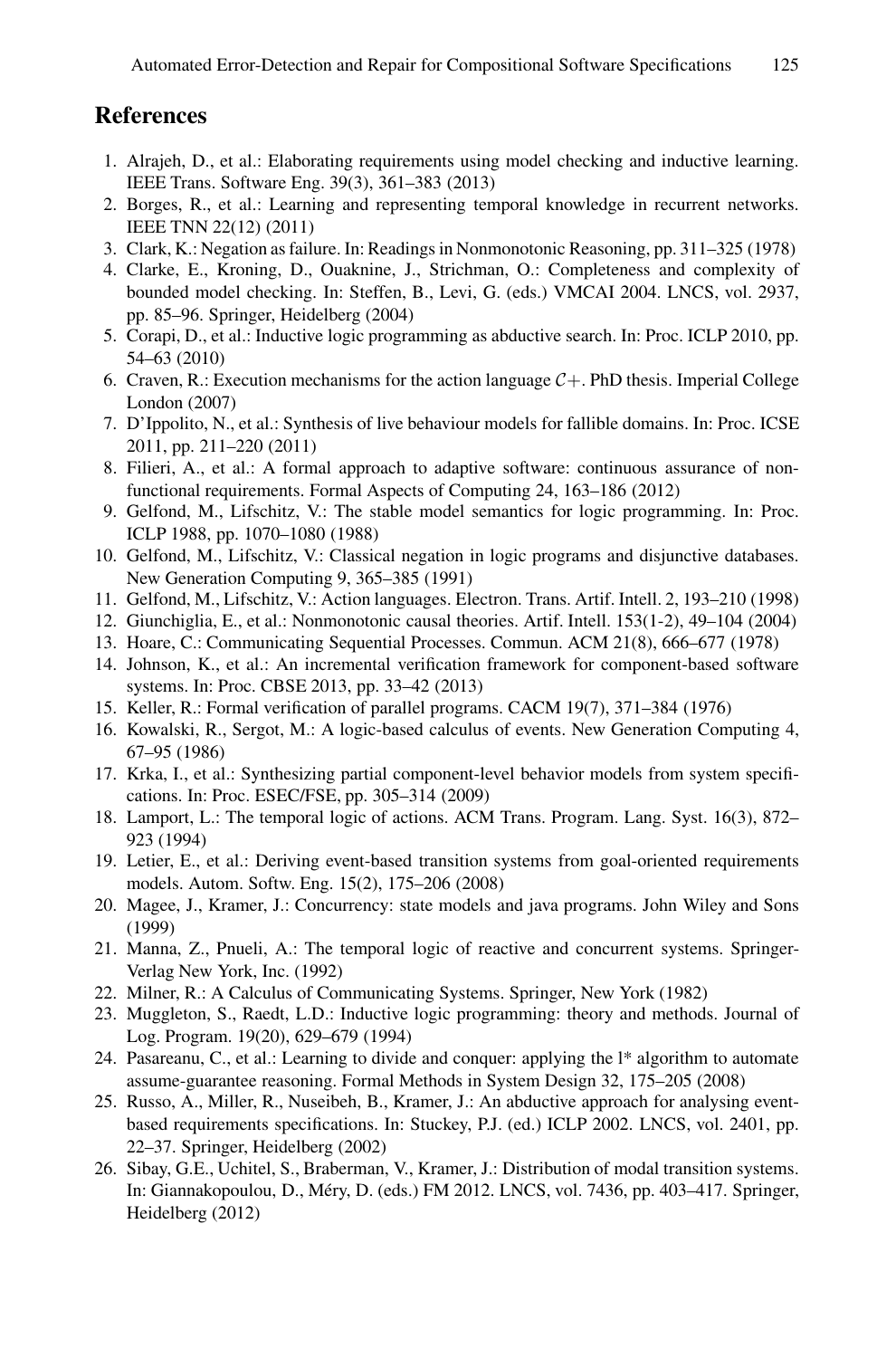<span id="page-15-0"></span>27. Sergot, M., Craven, R.: Some Logical Properties of Nonmonotonic Causal Theories. In: Baral, C., Greco, G., Leone, N., Terracina, G. (eds.) LPNMR 2005. LNCS (LNAI), vol. 3662, pp. 198–210. Springer, Heidelberg (2005)

# **Appendix**

**Theorem 1.** Let F be a set of fundamental FSPs,  $F = \{PROC_1, \ldots, PROC_n\}$ , such that  $(S, A, \Delta, S_0)$  is the LTS defined by the composition  $||\mathbf{F}|| = (\text{Proc}_1 || \cdots || \text{Proc}_n)$ (where no PROC<sub>i</sub> itself contains a composition). Let  $\mathsf{F}_{\mathcal{C}+}$  be the corresponding  $\mathcal{C}+$ action description, with LTS  $(S', A', \Delta', S'_0)$ . Then there is a mapping  $\lambda : S \to S'$  such that for any  $(s_1, a, s_2) \in \Delta$ ,  $(\lambda(s_1), \{\text{ACT}=a\}, \lambda(s_2)) \in \Delta'$ .

*Proof.* Members  $s \in S$  have the form  $(Q_1, \ldots, Q_n)$  (§2). Let  $\lambda$  be s.t.  $\lambda(Q_1, \ldots, Q_n)$ is  $\{Proc_1 = Q_1, \ldots, Proc_n = Q_n\}$ .  $\{Proc_1 = Q_1, \ldots, Proc_n = Q_n\}$  is clearly a state of the LTS defined by  $\mathsf{F}_{\mathcal{C}+}$ . Assume  $(s_1, a, s_2) \in \Delta$ , and let  $s_1 = (Q_1, \ldots, Q_n)$  and  $s_2 = (Q'_1, \ldots, Q'_n)$ . We must show  $(\lambda(s_1), \{\text{ACT}=a\}, \lambda(s_2))$  is in  $\Delta'$ . Let  $\mathsf{F}_a$  be those members of F whose alphabets include a, i.e.,  $F_a = \{ \text{PROC} \in F \mid a \in A_{\text{PROC}} \}.$  Then for all i such that  $1 \leq i \leq n$ , if PROC<sub>i</sub>  $\in \mathsf{F}_a$  we have that  $trans_{\text{PROC}}(Q_i, a) = Q'_i$ , by definition of the transition systems defined by FSPs, and thus a law

$$
\text{Proc=}Q_i'\text{ after } \text{Proc}_i=\text{Q}_i \wedge \text{act}=a
$$

in  $\mathsf{F}_{\mathcal{C}+}$ . (Note also that if PROC<sub>*i*</sub>  $\notin \mathsf{F}_a$  then *trans*<sub>*i*</sub>( $Q_i$ , *a*) is undefined.) Also using Definition 3 there must be a law

$$
\textbf{default ACT}=a\textbf{ if } \text{Proc}^*_1\text{=}Q^*_1 \wedge \cdots \wedge \text{Proc}^*_m\text{=}Q^*_m
$$

in  $\mathsf{F}_{\mathcal{C}+}$ , where  $\text{PROC}_1^*$ ,...,  $\text{PROC}_m^*$  are the members of  $\mathsf{F}_a$  and the  $Q_1^*, \ldots, Q_m^*$  the corresponding values in  $s<sub>1</sub>$ . The presence (and absence) of these causal laws, together with the **inertial** laws, means that there is a transition

 $(\{\text{PROC}_1 = Q_1, \ldots, \text{PROC}_n = Q_n\}, \{\text{ACT}=a\}, \{\text{PROC}_1 = Q'_1, \ldots, \text{PROC}_n = Q'_n\})$ in  $\Delta'$ , which is precisely  $(\lambda(s_1), \{\text{ACT}=a\}, \lambda(s_2))$  given our definition of  $\lambda$ .

### **Logic Programs**

A *normal logic program* is a set of rules of the form

$$
L: -L_1, \dots, L_m, not N_1, \dots, not N_n \tag{1}
$$

where the L,  $L_i$  and  $N_i$  are *atoms* and  $0 \leq m$ ,  $0 \leq n$ . L is called the head of the rule whilst  $L_1, \ldots, L_m$ , *not*  $N_1, \ldots$ , *not*  $N_n$  is referred to as the rule's body. A *literal* is an atom possibly preceded by *not*, where *not* is the negation as failure operator [3]. When a program does not contain *not* in its rules, it is called a *definite logic program*.

A (Herbrand) *model* M of a logic program P, is a set of ground atoms such that, for each ground instance  $C$  of a rule in  $P$ ,  $M$  satisfies the head of  $C$  whenever it satisfies the body of C. A program is consistent if it has at least one model. A model M is *minimal*